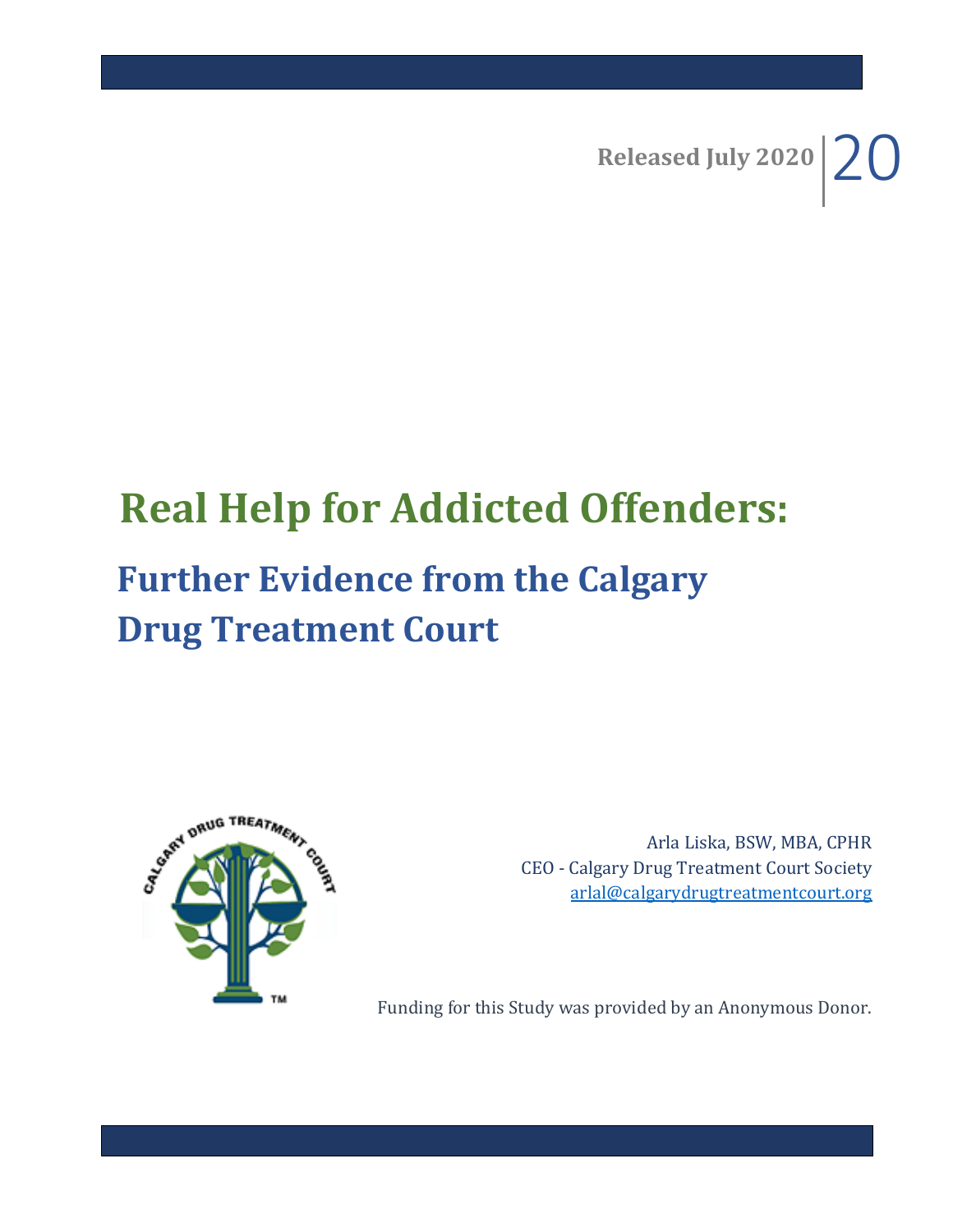# **Calgary Drug Treatment Court Crime Reduction Outcomes Fact Sheet**

The Calgary Drug Treatment Court (CDTC) opened in 2007, providing the only community alternative to incarceration for non-violent drug-addicted offenders whose crimes are driven by addiction. Calgary Drug Treatment Court provides an evidence-informed program that integrates court intervention and treatment services to assist participants to end the cycle of active addiction, crime, and incarceration in their lives, and return to family, work, and community.

The cohort of interest in this study consists of 87 participants who graduated from the Calgary Drug Treatment Court Program during the 9+ year period between April 1, 2010 and June 30, 2019.

| <b>CDTC Crime-related</b><br><b>Outcomes</b>                     | The analysis includes post-program convictions during an average<br>period of 3.84 years. The time that elapsed between graduation and<br>June 30th, 2019 (the study end date) for this cohort ranges from 3<br>months to 9 years and averages 3.84 years.                                                                                                                                                              |  |  |  |
|------------------------------------------------------------------|-------------------------------------------------------------------------------------------------------------------------------------------------------------------------------------------------------------------------------------------------------------------------------------------------------------------------------------------------------------------------------------------------------------------------|--|--|--|
| 76% had no new<br>substantive<br>convictions after<br>graduation | Data on criminal convictions for these graduates showed:                                                                                                                                                                                                                                                                                                                                                                |  |  |  |
|                                                                  | 66.7% had no convictions for any new offences since graduation.<br>$\bullet$<br>When those with only administration of justice offence convictions <sup>1</sup><br>and those with a single conviction for simple drug possession are<br>excluded, 75.9% had no new criminal convictions since graduation.                                                                                                               |  |  |  |
|                                                                  | Graduates had a total of 2,803 convictions prior to program<br>$\bullet$<br>admission and 279 convictions following graduation.                                                                                                                                                                                                                                                                                         |  |  |  |
|                                                                  | When comparing only those convictions incurred during the<br>$\bullet$<br>equivalent period of time prior to admission as the time elapsed<br>following graduation, these graduates had a total of 1163 pre-<br>program convictions compared to 279 post-program convictions.<br>This equivalent pre/post comparison shows a decrease of 76.1% in<br>convictions at an average 3.84 years post-graduation. <sup>2</sup> |  |  |  |
|                                                                  | When graduates are grouped by the number of years since they<br>$\bullet$<br>graduated to understand the length of time free from convictions,<br>nearly 70% who graduated between 3 and 4 years before the study<br>end date (n=50) had no new convictions.                                                                                                                                                            |  |  |  |
|                                                                  | The program's graduation rate is 51.6% (2016-2019).                                                                                                                                                                                                                                                                                                                                                                     |  |  |  |

<sup>&</sup>lt;sup>1</sup> Administration of justice convictions include failing to comply with a term of probation and failing to comply with a term of a Judicial Interim Release (Bail) Order.

<sup>&</sup>lt;sup>2</sup> The percentage decrease in convictions is calculated by determining the period of time between graduation and the end of the data collection period (June 30, 2019) for each graduate, and comparing any convictions during that period with convictions incurred during the same period of time prior to program admission.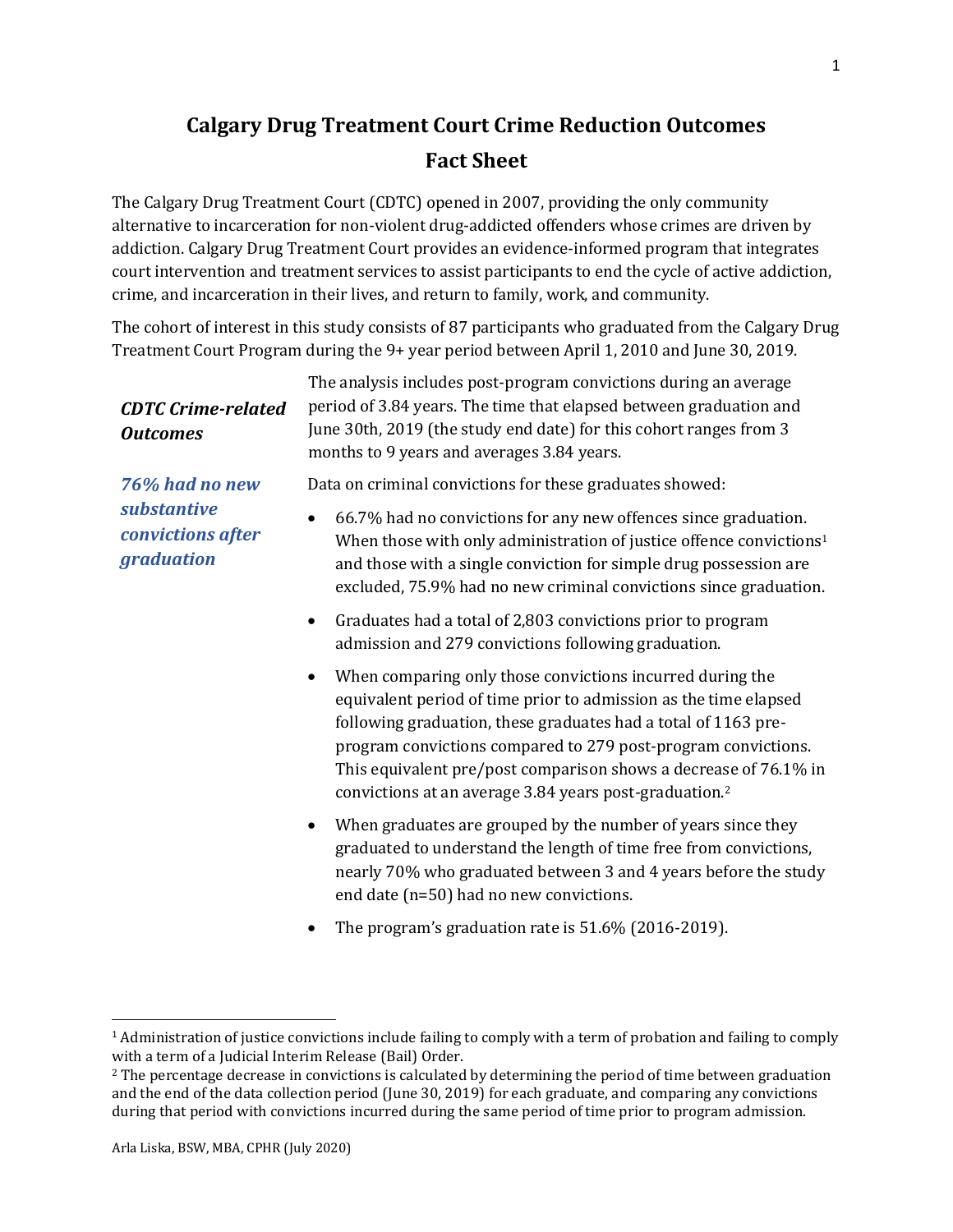### *Calgary Police Service Contacts with Program Graduates*

*Police had 67.3% fewer contacts with graduates after graduation*

*Graduates Free from Substantive Convictions and Charges*

*70% were free from substantive convictions and charges after graduation*

*CDTC Target Population Aligns with Greatest Need & Community Impact*

*89% were assessed as high-risk to reoffend*

Although there are a number of limitations associated with using police contact data to understand recidivism, the results are positive, showing that:

- 77 graduates (88.5%) had a total of 947 reports created documenting contact with the Calgary Police Service prior to program admission, and 32 graduates (36.8%) had a total of 226 reports created following graduation.
- When comparing only those contacts documented during the equivalent period of time prior to admission as the time period following graduation, there were 67.3% fewer police contacts with graduates following graduation.<sup>3</sup>
- 5 graduates (5.7%) who did not have post-program convictions were charged with offences following graduation that may reflect involvement in criminal activity (theft-related, drug trafficking related, and/or fraud-related charges).
- If these 5 are assumed to have had post-program criminal activity, the combined data on post-graduation convictions and charges shows that 61 graduates (70.1%) were free from substantive criminal convictions and charges during the average 3.84 years following graduation.<sup>4</sup>

Calgary Drug Treatment Court primarily serves offenders who are at high risk to reoffend and have high needs. Prior to program admission:

- 42% were living in a homeless shelter or on the street 35% were temporarily housed with friends or family or in transitional housing
- 82% were unemployed
- 89% were earning less than \$15,000 per year
- 100% were committing crime to obtain money for drugs primarily theft (62%) and drug-trafficking (54%)
- 72% were exposed to one or more types of childhood abuse/trauma
- 89% were assessed at high risk to reoffend and 73% were assessed as having high needs (i.e. homelessness, unemployment, and lack of pro-social supports)

<sup>&</sup>lt;sup>3</sup> Calculated using the same process as described in footnote 2 above.

<sup>4</sup> Graduates post-program charges are included in this data if their charges included theft-related, drugrelated, or fraud-related charges, but not if they incurred only administration of justice charges, or single charges for offences that do not indicate a return to substantive criminal activity (driving while disqualified and mischief).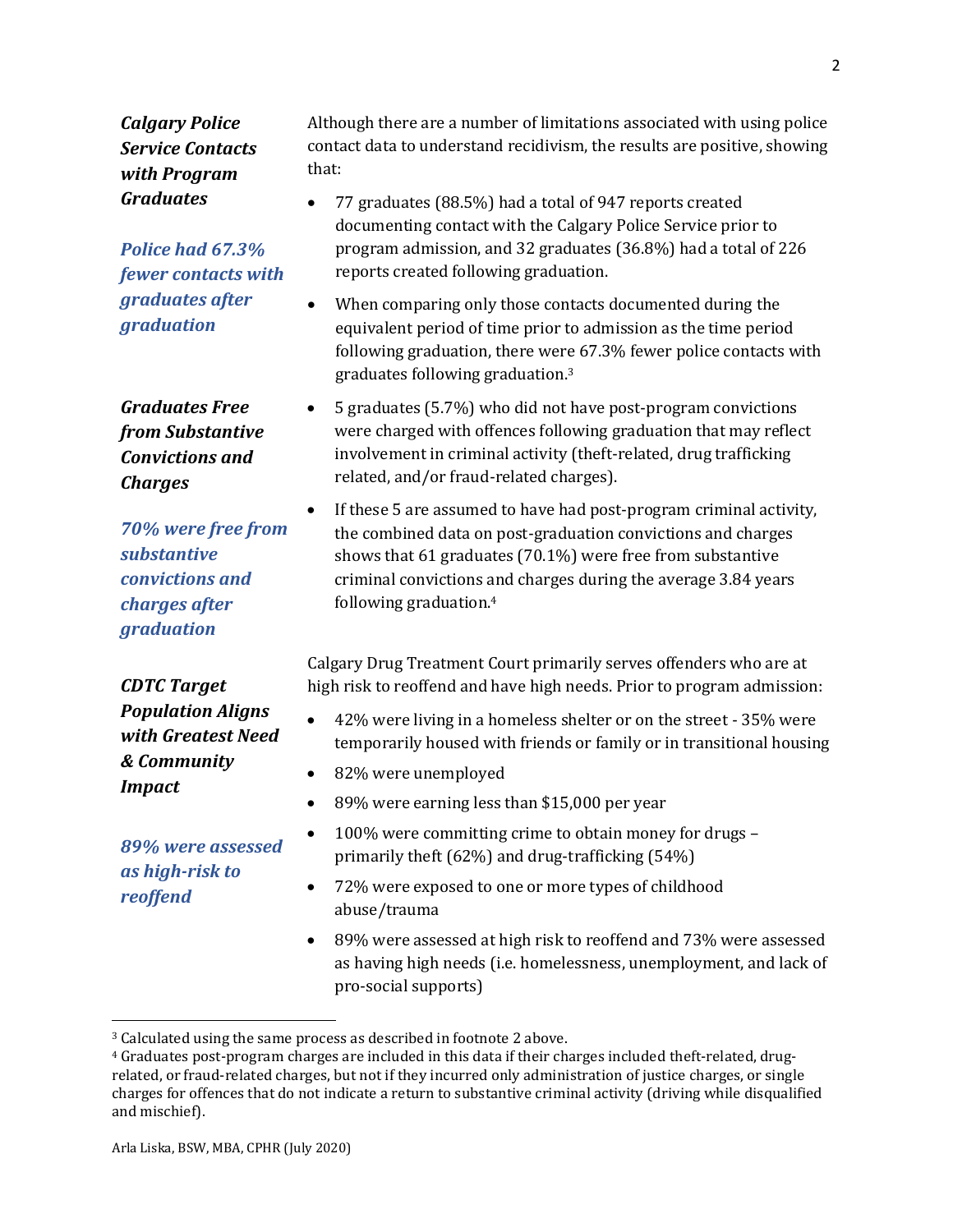|                                                                                                                                    | Graduates were age 14 on average at the onset of drug use                                                                                                                                                                                                                                                                                                                                                                                                                                                   |  |  |  |
|------------------------------------------------------------------------------------------------------------------------------------|-------------------------------------------------------------------------------------------------------------------------------------------------------------------------------------------------------------------------------------------------------------------------------------------------------------------------------------------------------------------------------------------------------------------------------------------------------------------------------------------------------------|--|--|--|
|                                                                                                                                    | 71% were youth (age 13-24) at the time of their first conviction<br>$\bullet$                                                                                                                                                                                                                                                                                                                                                                                                                               |  |  |  |
|                                                                                                                                    | 84% identified a physical health issue<br>$\bullet$                                                                                                                                                                                                                                                                                                                                                                                                                                                         |  |  |  |
|                                                                                                                                    | 73% reported having an existing mental health issue/diagnosis <sup>5</sup>                                                                                                                                                                                                                                                                                                                                                                                                                                  |  |  |  |
|                                                                                                                                    | The majority of pre-admission offences committed by program<br>graduates (primarily theft-related and drug-trafficking) are labour-<br>intensive for police and legal systems to investigate and prosecute. CPS<br>statistical reports (2018) show that 56% of all contacts with Calgary<br>Police Service Officers were related to drugs (15.72%), property crime<br>(13.89%), and vulnerable people (27.25%) including those with<br>substance use, homelessness and mental health concerns. <sup>6</sup> |  |  |  |
|                                                                                                                                    | Almost 70% of incarcerated federal offenders are assessed as having a<br>substance abuse problem that requires intervention.7                                                                                                                                                                                                                                                                                                                                                                               |  |  |  |
| <b>Cost Avoidance and</b>                                                                                                          | The annual cost to serve a participant in the Calgary Drug Treatment<br>Court program is \$27,000/year. <sup>8</sup>                                                                                                                                                                                                                                                                                                                                                                                        |  |  |  |
| <b>Cost Savings</b><br><b>CDTC</b> saves society<br>$$15 - $20$ million<br>per year in the cost<br>of stolen goods<br><i>alone</i> | Analysis of the cost avoidance and savings related to recidivism for<br>graduates of the Calgary Drug Treatment Court (See details on pages<br>16-17 of this report) shows:                                                                                                                                                                                                                                                                                                                                 |  |  |  |
|                                                                                                                                    | Savings of \$76 million in the estimated cost of stolen goods over a<br>$\bullet$<br>period of 4 years                                                                                                                                                                                                                                                                                                                                                                                                      |  |  |  |
|                                                                                                                                    | Avoidance of \$7.4 million in the cost of incarceration for the<br>$\bullet$<br>average 1 year in custody graduates did not serve as a result of<br>successfully completing the program                                                                                                                                                                                                                                                                                                                     |  |  |  |
|                                                                                                                                    | Avoidance of over \$300,000 in police response costs for 45<br>$\bullet$<br>program graduates, at an average 2.3 years following graduation                                                                                                                                                                                                                                                                                                                                                                 |  |  |  |

• Avoidance of over \$300,000 in the cost of services involved in delivering the warrant/incarceration cycle (including police response and laying a charge, through to warrant for failure to appear, arrest, incarceration and court appearance – for 45 graduates, at an average 2.3 years following graduation.

[file:///C:/Users/Arla/Downloads/officer-contact-2018-annual-report%20\(2\).pdf](file:///C:/Users/Arla/Downloads/officer-contact-2018-annual-report%20(2).pdf)

<sup>5</sup> Hoffart, Irene. (July 2020). Calgary Drug Treatment Court 2019 Evaluation Report.

<sup>6</sup> Calgary Police Service – Info Post. (2018). Officer Contact Statistical Report.

<sup>7</sup> McVie, Fraser. Drugs in federal corrections: The issues and challenges. FORUM on Corrections Research. Correctional Service of Canada. (March 5, 2015). [https://www.csc-scc.gc.ca/research/forum/e133/e133c](https://www.csc-scc.gc.ca/research/forum/e133/e133c-eng.shtml)[eng.shtml](https://www.csc-scc.gc.ca/research/forum/e133/e133c-eng.shtml)

<sup>8</sup> This includes program delivery costs, including the actual cost of dedicated treatment services and an estimate of in-kind contributions (including Judges and Court Services, Crown Prosecution, Legal Aid, Calgary Police Service, and Probation). It does not include the cost of other community services accessed by participants during the program (2019).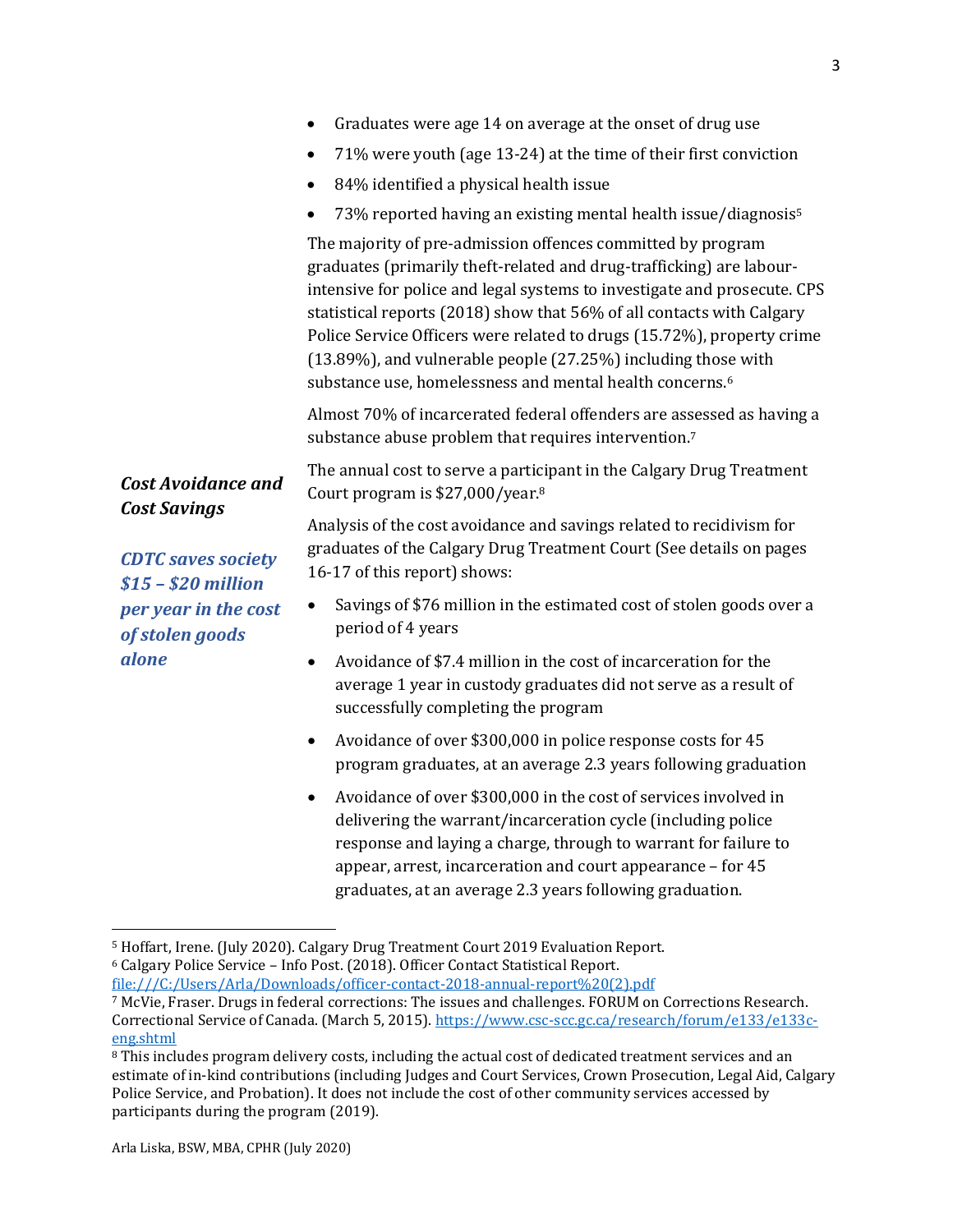# **9-Year Review of Recidivism Calgary Drug Treatment Court 2010-2019**

## **INTRODUCTION**

This report provides information regarding criminal offence activity for 87 graduates of the Calgary Drug Treatment Court who graduated during the 9+-year period from April 1, 2010 to June 30, 2019. Information is presented regarding graduates' age and gender, pre-program and postgraduation convictions, contact with the Calgary Police Service, and time free from criminal convictions and charges following graduation.

The data shows that 66.7% of graduates had no new convictions since graduation. When those with administration of justice convictions<sup>9</sup> ( $n=5$ ) only and those with a single conviction for simple drug possession (n=3) are excluded, 75.9% of graduates had no new convictions, and 70.1% had no new substantive convictions or police charges<sup>10</sup> since graduation.

The time since graduation varies significantly for those included in the study, ranging from 3 months to over 9 years and averaging 3.84 years. To provide a pre/post comparison of the volume and extent of criminal activity prior to and following program involvement, the number of convictions incurred during the same period of time prior to admission and following program graduation is provided. When considering only convictions incurred during the same pre and post period for each individual, graduates had a total of 1163 convictions prior to entering the program compared with the 279 following the program. This shows a 76.1% decrease in convictions at an average 3.84 years' following graduation.<sup>11</sup>

The greatest proportion of pre-program convictions (38.0%) are theft-related (theft, break and enter, and possession of stolen goods), while the greatest proportion of post-graduation convictions (44.4%) are administration of justice convictions reflecting a decrease in severity and risk to the community from offences committed following the program.

The program impact over time is also analysed through a review of the timing of post-graduation convictions, showing a significant impact on crime reduction over several years. This analysis shows that 96% of graduates had no new convictions at the end of 1 year following graduation and of those who graduated between 3 and 4 years prior to the study end date (n=50), nearly 70% had no new convictions.

<sup>9</sup> Administration of justice convictions include failing to comply with a term of probation and failing to comply with a term of a Judicial Interim Release (Bail) Order.

<sup>10</sup> Graduates post-program charges are included in this data if they incurred theft-related, drug-related, or fraud-related charges, but not if they incurred only administration of justice charges, or other single charges that do not reflect a significant return to criminal activity (driving while disqualified and mischief). <sup>11</sup> The percentage decrease in convictions is calculated by determining the period of time between graduation and the end of the data collection period (June 30, 2019) for each graduate, and comparing any convictions during that period with convictions incurred during the same period of time prior to program admission.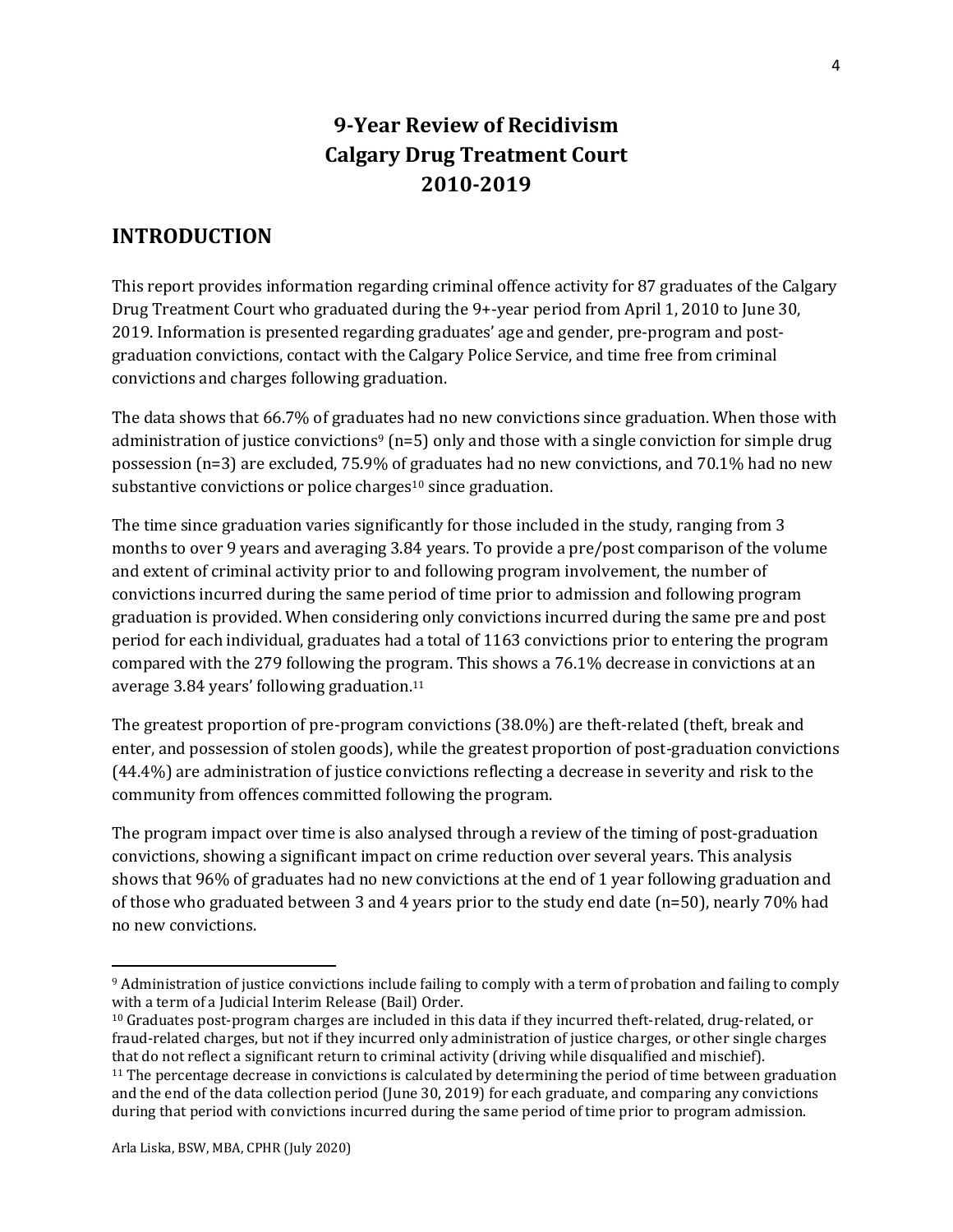A review of Calgary Police Service contact during equivalent time periods prior to and following graduation shows that there were 358 pre-program police reports and 117 reports following graduation. This comparison of equivalent pre-post periods shows a 67.3% decrease in police reports created by the Calgary Police Service for study graduates following graduation. Comparison of the charges laid as a result of these police contacts during the equivalent pre-post period, shows a decrease of 69.8% in charges laid following graduation for study graduates.

Of those with charges laid by the Calgary Police Service following graduation, 5 graduates (5.7%) who did not have post-program convictions were charged with substantive offences that may reflect post-program involvement in criminal activity. All graduates in the study (100%) had preprogram convictions for offences committed prior to admission. Of this total group, 26 (29.9%) had new substantive convictions or charges<sup>12</sup> after graduation, which represents a substantial decrease (70.1%) from 100% at program admission.

This study is the second of two recidivism studies completed on graduates of the Calgary Drug Treatment Court. The first study (2015) included analysis of pre and post convictions on 36 program graduates. Post-graduation data was available for this group during an average 19 months/1.59 years following graduation (there was an average 1.59 years between graduation and the end of the data collection period - April 1, 2015). The second study (2020) provides a review of criminal convictions and contacts with the Calgary Police Service for 87 graduates (the 36 graduates included in the first study and an additional 51 who graduated since 2015). Postgraduation data for this group was available for an average 3.84 years following graduation (there was an average 3.84 years between graduation and the end of the study period - June 30, 2019).

Completion of this second study allows for analysis of the program's impact on recidivism with a larger number of graduates and over a longer period of time (2.25 years longer on average than in the 2015 study) – a substantially greater time period for post-program recidivism to occur.

- Analysis of the percentage of graduates who did not have new convictions following graduation from the program in the 2015 and 2020 studies showed a difference of only about 2% (about 69% and 67% respectively), and that is at a substantially longer period of study – 2.25 years longer, on average, with the 2020 cohort.
- Analysis of the change in the number of post-graduation convictions compared with preprogram convictions (during equivalent pre and post time periods) showed an 81.7% decrease in convictions in the 2015 study, compared with a 76.1% decrease in the 2020 study. As above, comparison of this data across the 2 studies shows only a slight difference in outcome in the 2020 study with just 5.6% less reduction in convictions, at more than 2 years longer following graduation than those in the 2015 study.

 $12$  Graduates post-graduation charges are included in this data if they included theft-related, drug-related, or fraud-related charges, but not if they included only administration of justice charges, or single charges for offences that do not indicate a return to significant criminal activity (i.e. driving while disqualified, mischief).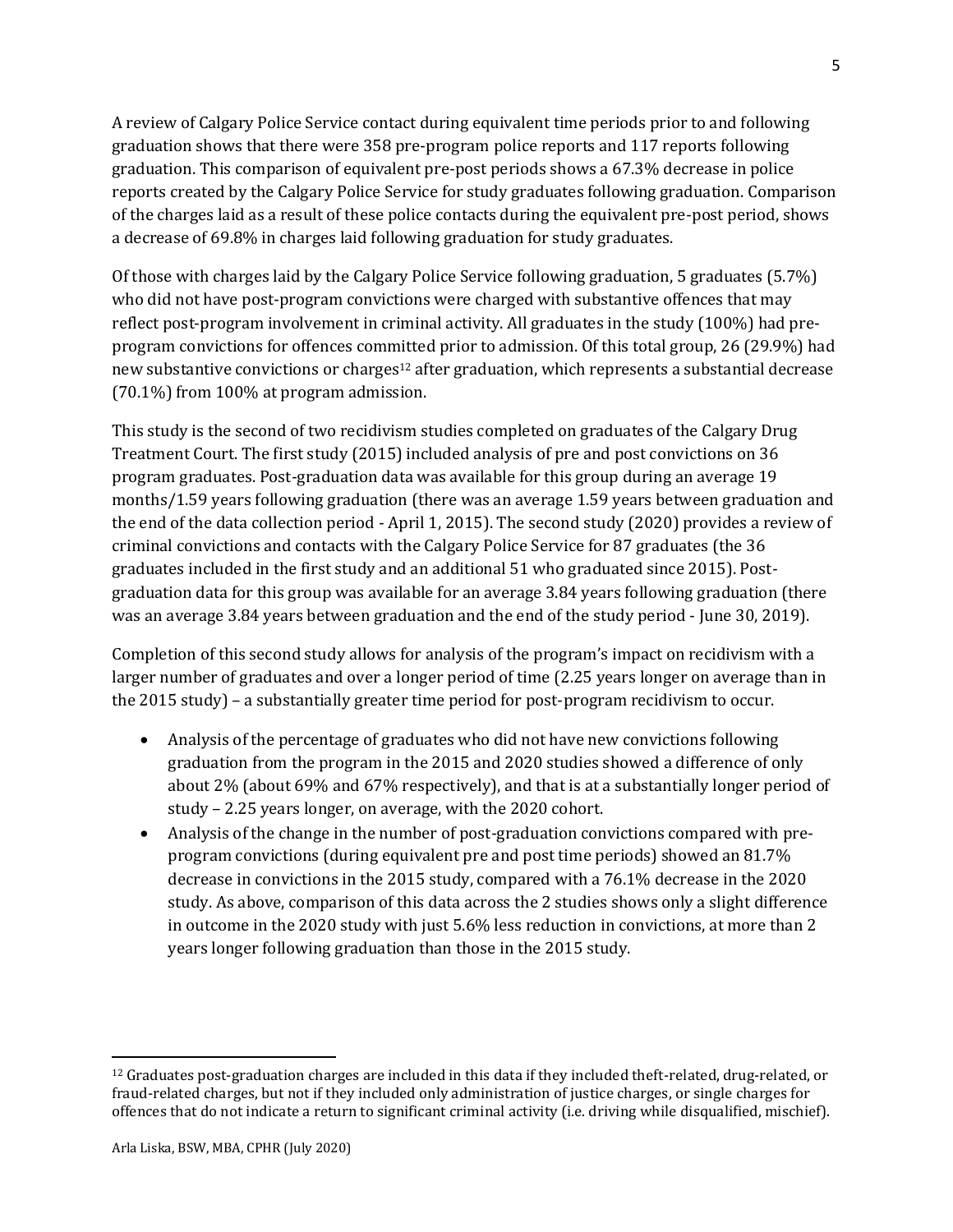Data for this report was obtained from the JOIN database, and the Calgary Police Service Sentry database. Special thanks to our partners, Alberta Justice, Public Prosecution Service of Canada, and the Calgary Police Service for providing the information required to complete this study.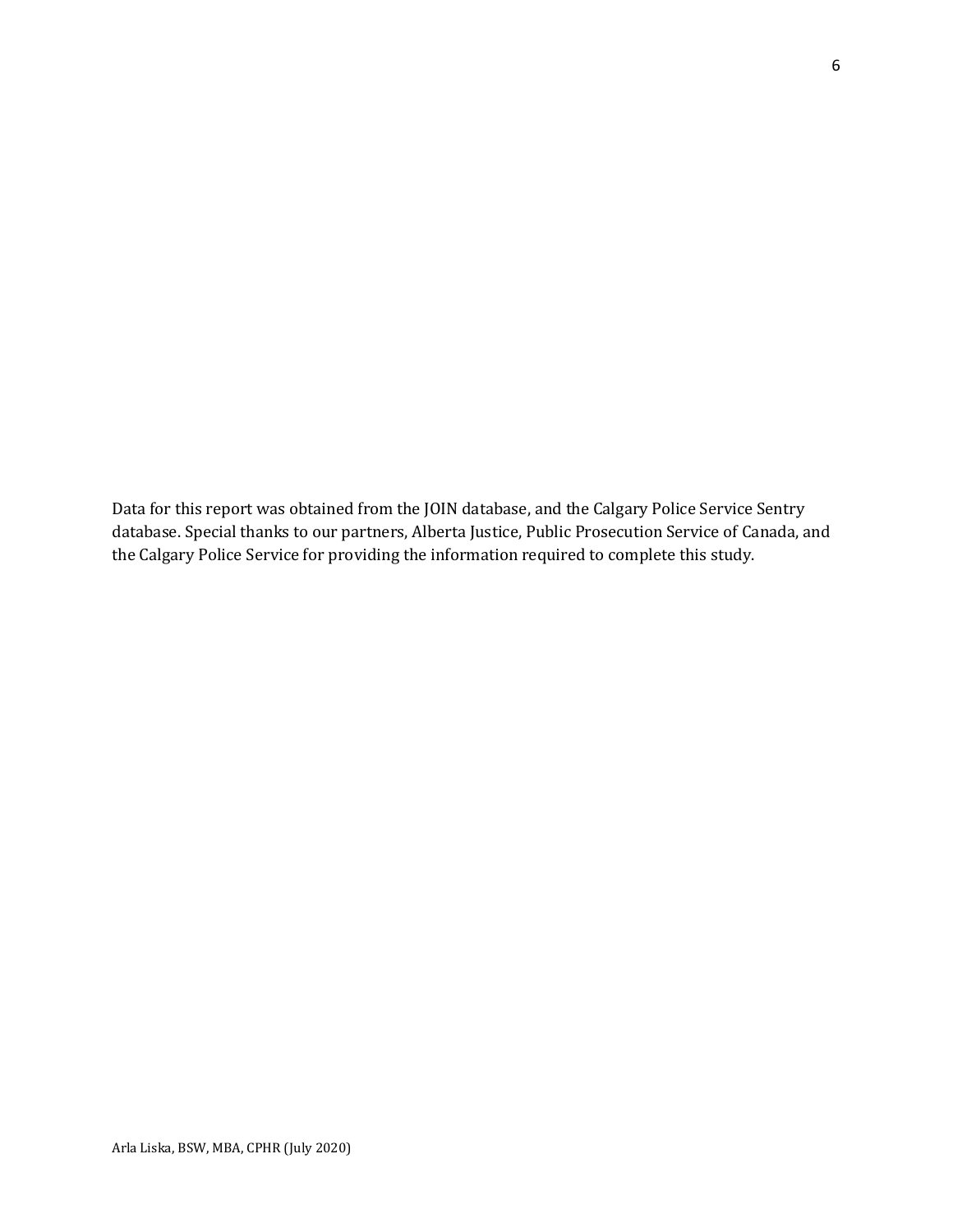## **1.0 Age and Gender**

#### **1.1 Gender**

**Table 1: Gender**

Of the total sample (n=87), 79.3% are male and 20.7% are female.

| .             |               |                   |  |
|---------------|---------------|-------------------|--|
| <b>Gender</b> | <b>Number</b> | <b>Percentage</b> |  |
| Male          | 69            | 79.3%             |  |
| Female        | 18            | 20.7%             |  |
| Total         | 87            | 100.0%            |  |

#### **1.2 Age at Admission**

The majority of graduates were in the 30-39 age range at the time of their admission to the program, followed by the 20-29 age range. Females and males were similar in age, with females averaging age 33.1 and males averaging age 34.7. Overall, the average age at the time of program admission was 34.3.

#### **Table 2: Age at Program Admission**

| <b>Age Range</b> | # (%) Males | # (%) Females | # (%) of Total |
|------------------|-------------|---------------|----------------|
|                  |             |               | <b>Sample</b>  |
| $20 - 29$        | 20 (23.0%)  | $7(8.0\%)$    | 27 (31.0%)     |
| 30-39            | 29 (33.3%)  | $6(6.9\%)$    | 35 (40.2%)     |
| $40 - 49$        | 15 (17.2%)  | $4(4.6\%)$    | 19 (21.8%)     |
| 50-59            | $5(5.7\%)$  | $1(1.1\%)$    | $6(6.9\%)$     |
| <b>Total</b>     | 69 (79.3%)  | 18 (20.7%)    | 87 (100.0%)    |

#### **1.3 Age at First Conviction**

The majority of graduates in the study (71.2%) were youth aged 13 to 24 at the time of their first conviction. On average, these graduates were convicted on their first criminal charges at the age of 21. The age at first conviction is very similar for males and females in the study, with 71.0% of males and 72.2% of females incurring their first conviction as youth.

Age at first conviction assists in understanding the extent of needs of the population served. Outcomes are generally expected to be poorer for those who struggle with crime and addiction as youth.

| <b>Age Range</b> | # (%) Males  | # (%) Females | # (%) of Total |
|------------------|--------------|---------------|----------------|
|                  |              |               | <b>Sample</b>  |
| $13 - 15$        | $9(13.05\%)$ | 3(16.70)      | 12 (13.80%)    |
| $16 - 18$        | 11 (15.95%)  | $2(11.10\%)$  | 13 (14.90%)    |
| $19 - 24$        | 29 (42.00%)  | 8 (44.40%)    | 37 (42.50%)    |
| $25 - 30$        | 11 (15.95%)  | $2(11.10\%)$  | 13 (15.00%)    |
| $31 - 42$        | $9(13.05\%)$ | $3(16.70\%)$  | 12 (13.80%)    |
|                  | 69 (100.0%)  | 18 (100.0%)   | 87 100.0%)     |

#### **Table 3: Age at first conviction by gender**

Arla Liska, BSW, MBA, CPHR (July 2020)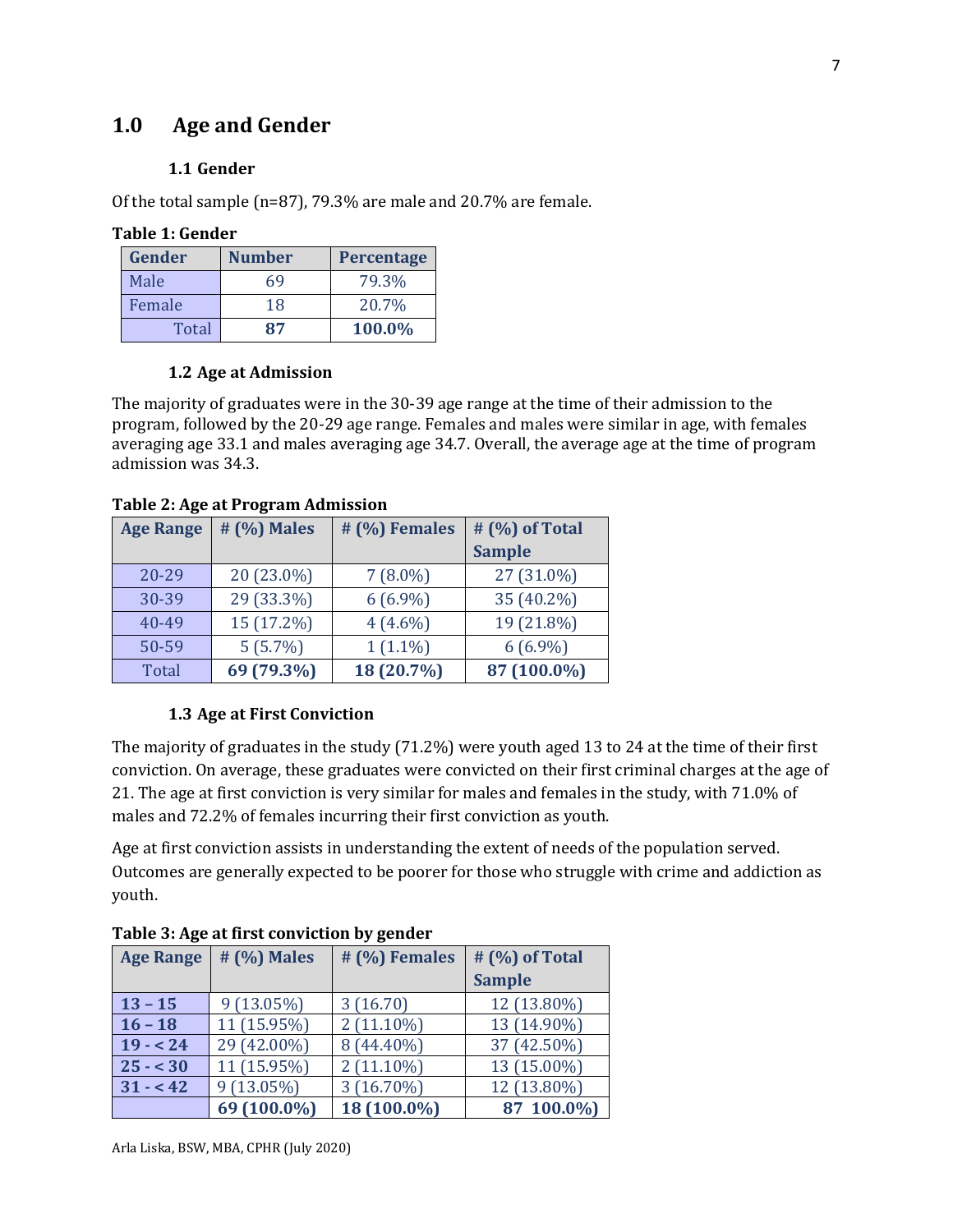## **2.0 Convictions**

#### **2.1 Pre-program Convictions**

Information was gathered regarding graduates' convictions prior to participating in the program. Charges at entry to the Calgary Drug Treatment Court are included in the section on pre-program convictions, as participants plead guilty to these charges at admission and are sentenced for them at discharge.

Program graduates included in the study  $(n=8713)$  had a total of 2803 convictions that were incurred prior to program involvement. All graduates had at least one conviction for offences committed prior to program admission. The number of convictions of each graduate range from 1 to 102 and average 32.2. On average these convictions occurred within a period of 12.8 years prior to program admission. The majority of offences committed by graduates prior to entering the program were:

- a) theft-related (n=1066 or  $38.0\%^{14}$ ),
- b) administration of justice (n=837 or 29.9%),
- c) drug-related ( $n=310$  or  $11.1\%$ <sup>15</sup>), and
- d) fraud-related (n=176 or 6.3%).

#### **2.2 Post-Program Convictions**

In total, 29 graduates (33.3%) incurred 279 convictions following graduation. The number of postprogram convictions range from 0 to 27 and average 3.2. On average these convictions occurred within a period of 3.84 years following graduation. The majority of these post-program convictions were: administrative (n=124 or 44.4%); or theft-related (n=96 or 34.4%16); followed by drugrelated (n=25 or 9.0%17) and fraud-related convictions (n=21 or 7.5%).

Six graduates (6.9%) had a total of 10 administration of justice convictions during their time in the program. These convictions likely reflect graduates' failure to meet the conditions of their bail order during periods of relapse while in the program.

<sup>&</sup>lt;sup>13</sup> Two graduates who died within a short period of time following graduation were not included in the study in order to avoid distorting the results. These 2 graduates had no new convictions or police charges following graduation, at the time of their death.

<sup>14</sup> For the purpose of determining theft-related offences, 'possession of the proceeds of crime' offences are included with other theft and break-and-enter property offences.

<sup>15</sup> Drug-related offences include both drug trafficking related offences (144/5.1%) and drug possession offences (166/5.9%).

<sup>16</sup> See footnote 14 above.

<sup>17</sup> See footnote 15 above.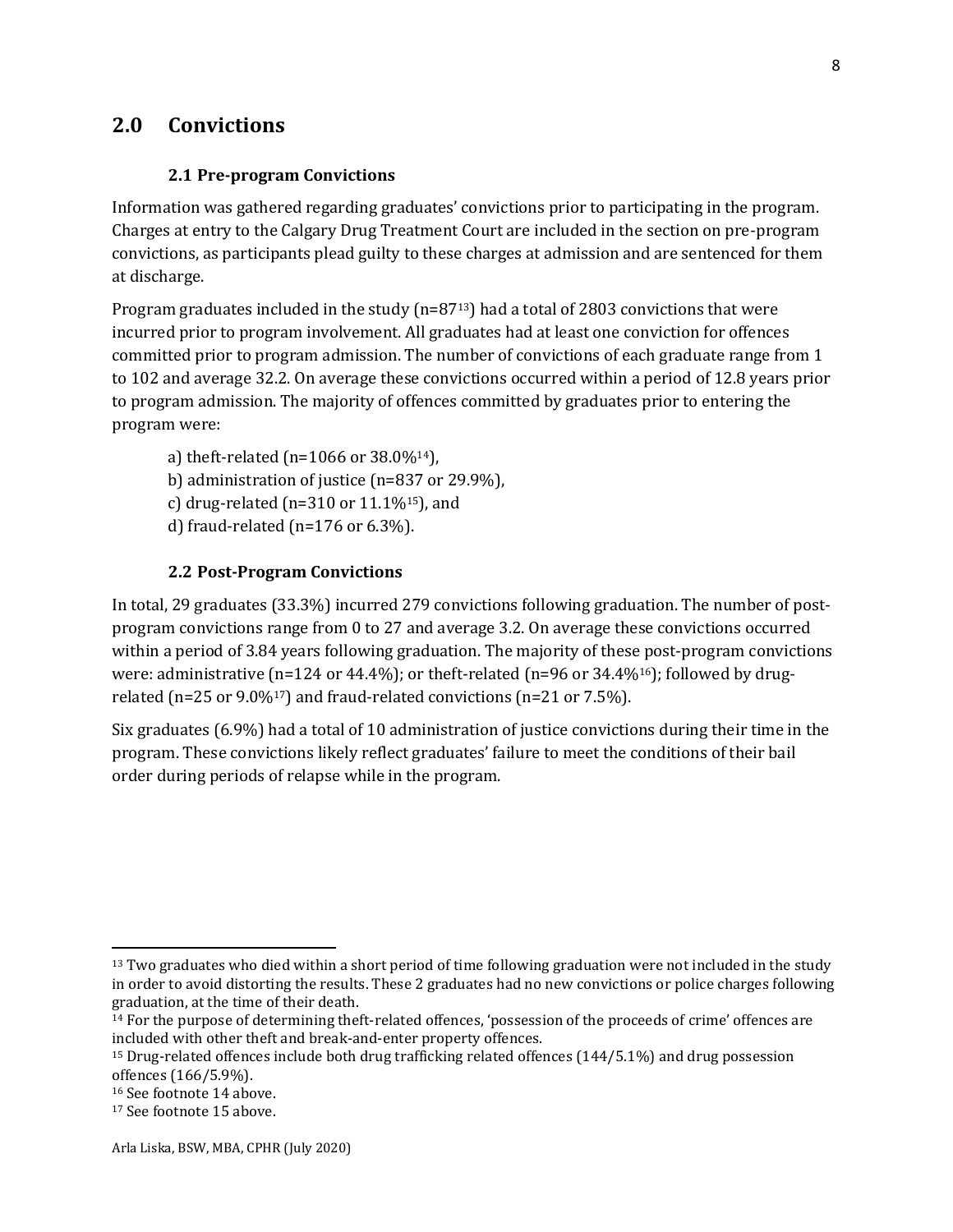#### **2.3 Comparison of Pre and Post Program Convictions**

On average, program graduates (n=87) completed the program 3.84 years prior to June 30, 2019 (the study end date). When only those convictions incurred during the equivalent time period prior to admission as the time period elapsed following graduation are considered for each graduate, there are a total of 1163 pre-program and 279 post-program convictions. The number of preprogram convictions during this period range from 1 to 47 and average 13 while post-graduation convictions range from 0 to 27 and average 3.2. This equivalent pre-post time period comparison shows a decrease of 76.1% in convictions.<sup>18</sup>



\*Other includes Mischief and Prostitution related offences.



\*Other includes: Assault, Driving, Weapons, Obstruction and Prostitution related offences.

<sup>&</sup>lt;sup>18</sup> The percentage decrease in convictions is calculated by determining the period of time between graduation and the end of the data collection period (June 30, 2019) for each graduate, and comparing any convictions during that period with convictions incurred during the same period of time prior to program admission.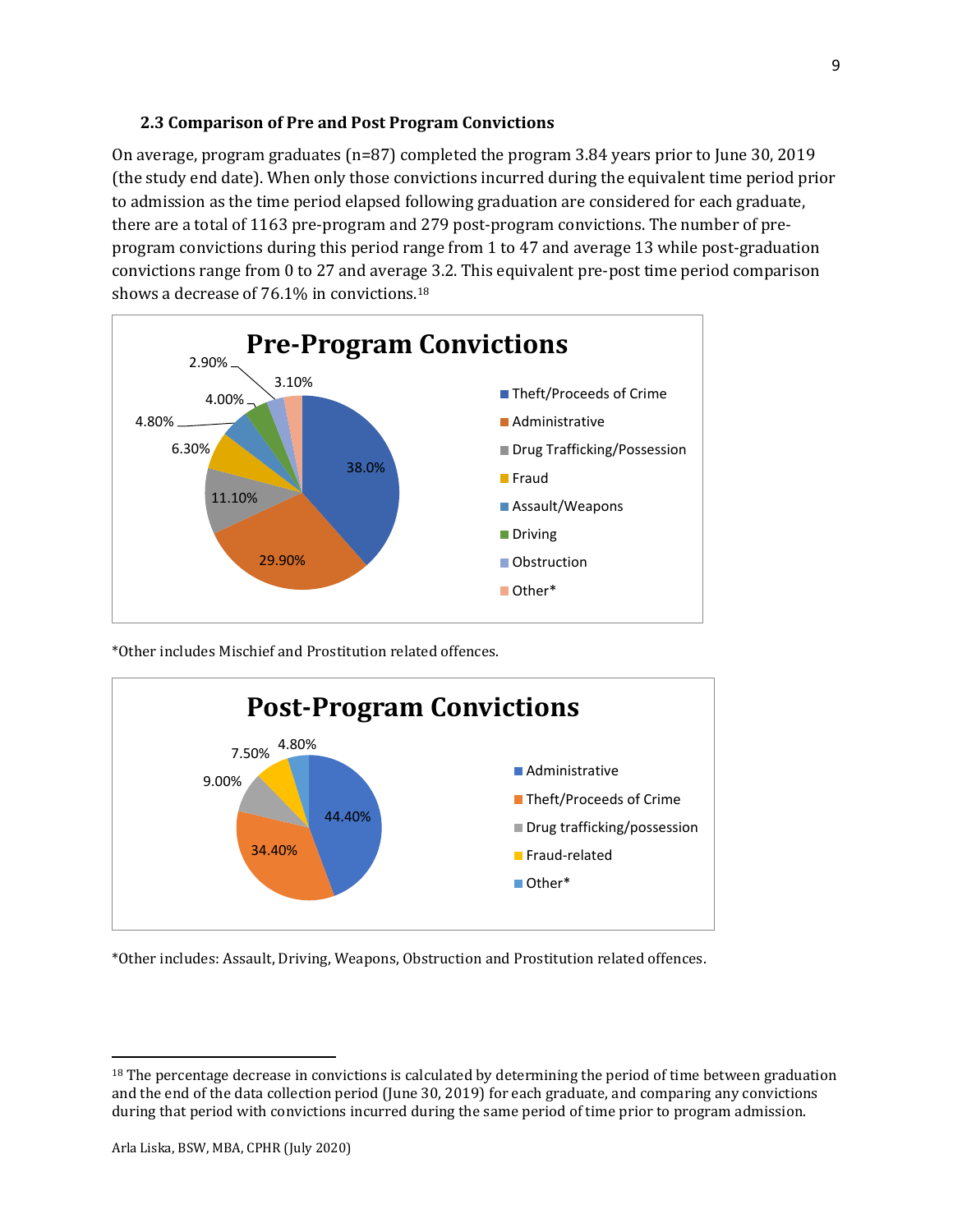## **3.0 Time Free from Convictions**

Information regarding post program convictions were analysed to assist in understanding the time free from criminal activity for program graduates.

Anecdotal evidence suggests that prior to entering the program participants typically commit crime on a daily to weekly basis, driven by their drug addiction. Program participants<sup>19</sup> self-report a typical cost to purchase drugs prior to program admission at an average \$1,940 per week.<sup>20</sup> The program's most recent evaluation (2020) shows that the vast majority of participants are unemployed at the time of admission (82%), and all obtain money for drugs mostly or entirely through crime (primarily theft – 62% and drug trafficking – 54%) on an ongoing basis.<sup>21</sup>

All graduates in the study (100%) had convictions for offences committed prior to admission. Of these 87 graduates, 29 (33.3%) had convictions at an average 3.84 years after graduation. Of the 29 who had convictions following graduation:

- 4 incurred a single administrative breach of their probation order (CC 733.1) during the one-year period of probation they were sentenced to at the time of graduation, and otherwise had no post-graduation convictions;
- 1 graduate incurred several administration of justice convictions but no other convictions,
- 2 had a single conviction for simple drug possession; and
- 1 had a single conviction for simple drug possession along with administration of justice convictions on one set of charges.

As of June 30, 2019, the period of time these 8 graduates were free from convictions ranges from .76 to 8.76 years, and averages 5.4 years. As these types and patterns of convictions are more reflective of a period of relapse rather than a return to criminal activity or a criminal lifestyle, these 8 participants are not included in the analysis of time free from convictions below, as having engaged in criminal activity post graduation. The remaining 21 graduates (25.3%) incurred a total of 259 criminal convictions following graduation.

#### **3.1 Time Free from Convictions by Years following Graduation**

Of the 87 graduates in the study, 66 (75.9%) were free from post-graduation convictions at the end of the reporting period (June  $30<sup>th</sup>$ , 2019). To better understand the longer-term impact of the CDTC program intervention and change in recidivism outcomes over time, graduates included in the study were grouped by the length of time since their graduation from the program. This analysis shows the rate of reduction in post-graduation convictions among groups of graduates with similar periods of time since their graduation.

While a certain rate of drop-off (decline in outcomes) is expected over time with a high-risk drugdriven criminally involved population, the outcomes in this area remain positive over a period of several years.

<sup>&</sup>lt;sup>19</sup> Based on information from all CDTC participants from whom the information was gathered ( $n=140$ )

<sup>20</sup> Hoffart, Irene. (July 2020) Calgary Drug Treatment Court 2019 Evaluation Report.

<sup>21</sup> Ibid.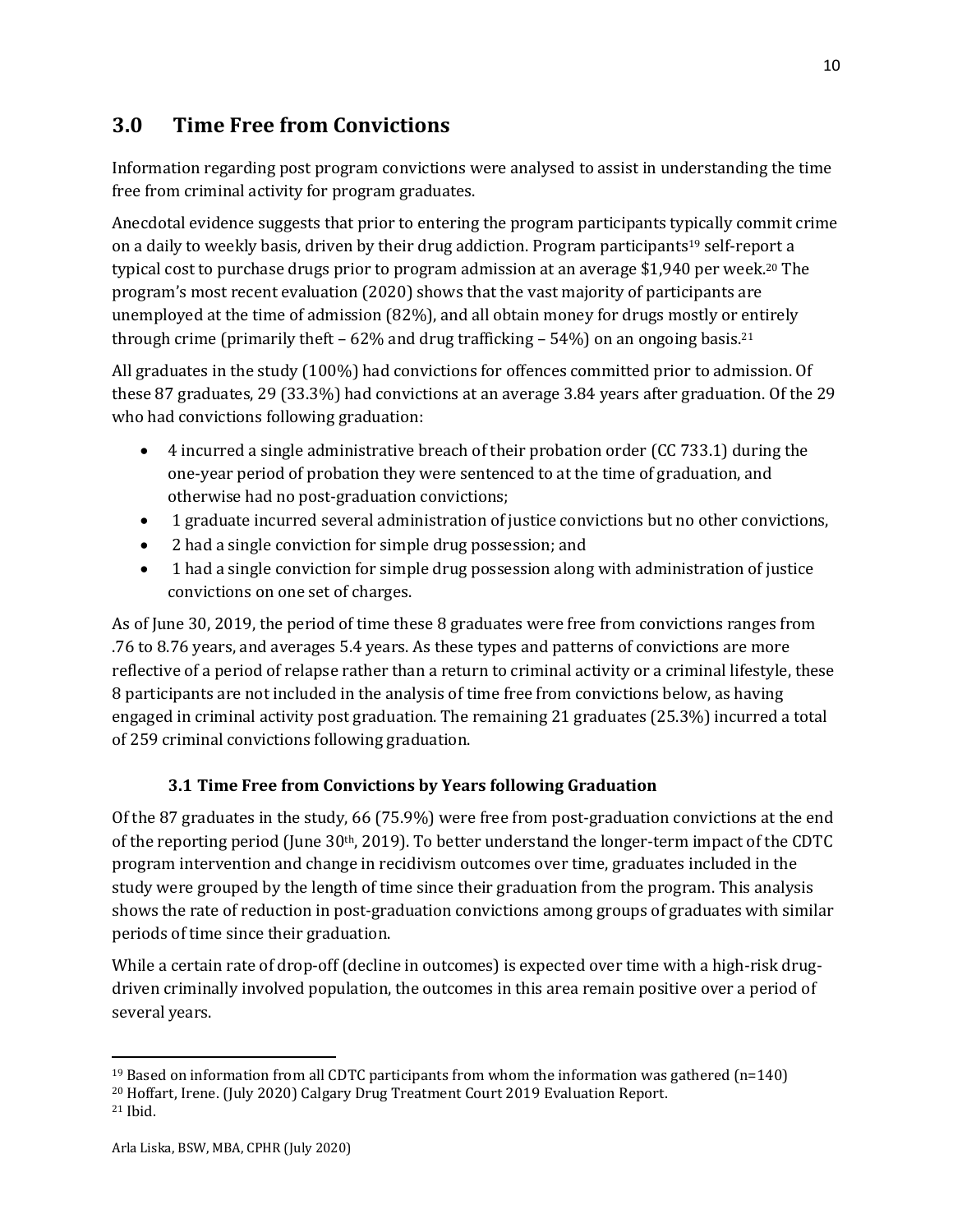Analysis of the number of graduates who incurred convictions within each year following graduation shows that 96% had no convictions at the end of 1 year. Although, and as would be expected, the percentage of graduates without convictions decreases over time, the proportion with no post-graduation convictions is nearly 70% even for those who graduated between 3 and 4 years prior to the study end date.<sup>22</sup>

| <b>Years</b><br>following<br>graduation | <b>Number in</b><br><b>Sample by</b><br><b>Year</b> | <b>Number with</b><br>no new<br>convictions | Percentage<br>without post-<br>grad<br>convictions |
|-----------------------------------------|-----------------------------------------------------|---------------------------------------------|----------------------------------------------------|
| 1.0                                     | 87                                                  | 84                                          | 96.6%                                              |
| 2.0                                     | 78                                                  | 67                                          | 85.9%                                              |
| 3.0                                     | 61                                                  | 45                                          | 73.8%                                              |
| 4 በ                                     | 50                                                  | 34                                          | 68.0%                                              |

**Table 4: Time free from convictions by year following graduation**

## **4.0 Contact with the Calgary Police Service**

Information was gathered for this study from the Calgary Police Service (CPS) Sentry database, which documents police reports of contact with individuals for policing purposes. The information describes police reports including report dates and whether the subject of the report was a suspect, accused, charged, not charged, and/or arrested but not if they were a witness, victim or property owner. This information was provided for the period starting January 1/09 through June 30/19.

Information on Calgary Police Service contacts is used to understand the volume and types of police interaction with program graduates and supports understanding of their pre-program and postgraduation contact with the Calgary Police Service. There are significant limitations in this study with respect to using this data to understand recidivism rates:

- This information is available only for contacts with the Calgary Police Service and not police contacts in other municipalities. A significant number of program participants come to Calgary from other jurisdictions to attend the program and any contacts with police that occurred outside of Calgary are not reflected in this data. A total of 53 graduates (60.9%) were convicted on charges laid in jurisdictions outside of Calgary prior to program admission. Police interactions related to these convictions are not reflected in this data.
- CPS contacts prior to 2009 are not included in the data. The majority of graduates included in the study (62/71.3%) have criminal records which started prior to 2009, and a significant number have extensive criminal records dating back to the 1970's-1980's (n=15/17.2%) and 1990's (n=23/26.4%).
- This data shows whether a charge was laid by the Calgary Police Service, but not whether it was withdrawn, stayed, or resulted in a conviction.

<sup>&</sup>lt;sup>22</sup> For those graduates who died during the period of the study  $(n=3)$ , the date of their death is used to determine their inclusion in the sample for each year post-graduation.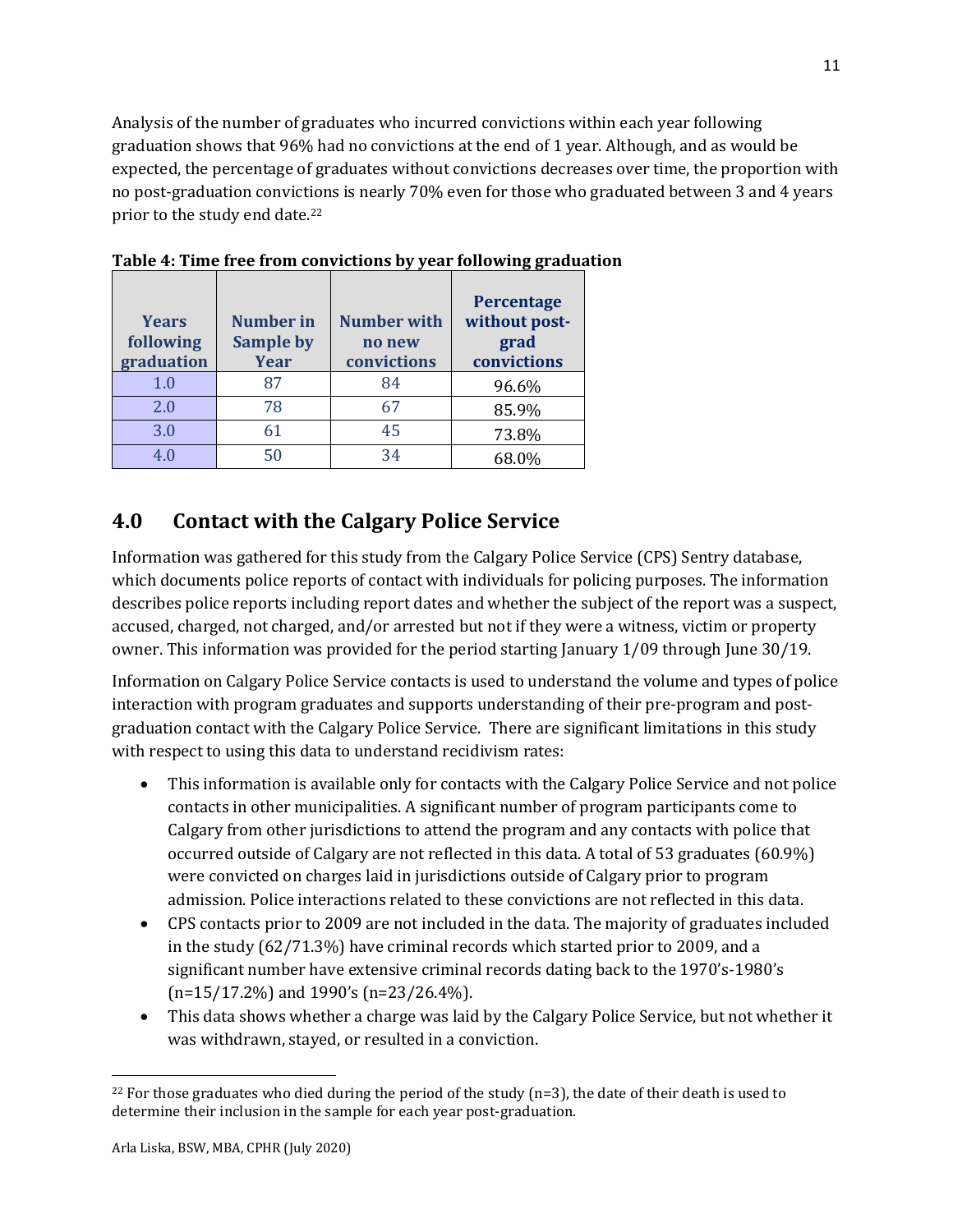Nevertheless, this data provides useful information for understanding the volume and types of Calgary Police Service contact with program graduates during a period of time prior to and following graduation and contributes importantly to understanding the program's impact on police resources.

#### **4.1 Summary of Police Reports by Program Status**

The CPS Sentry database shows that a total of 1203 police reports were created on the graduates in this study between January 1st, 2009 and June  $30<sup>th</sup>$ , 2019. Of these 1203 reports:

- 947 reports were created on 77 graduates prior to program admission, resulting in a total of 1271 charges. Ten graduates had no CPS reports created prior to admission.
- 31 reports were created on 14 graduates during their time in the program resulting in a total of 30 charges.
- 226 reports were created on 32 graduates after graduation, resulting in a total of 367 charges.

In total, 1203 police reports were created resulting in 1668 charges being laid.

#### **4.2 Police Charges Prior to Program Admission**

In total, 77 (88.5%) of the 87 graduates in the study had a total of 1271 charges laid by the Calgary Police Service prior to program admission. For these graduates, the number of reports ranges from 1 to 65 and averages 12.3. The majority of pre-program charges were theft-related (n=534 or 42.0%<sup>23</sup>), drug-related (n=228 or 18.9%<sup>24</sup>), and administration of justice (n=193 or 15.2%).

#### **4.3 Police Charges During Participation in the Program**

A total of 14 graduates in this study (16.1%) had police charges laid during their time in the program. Of these, 13 graduates incurred a total of 20 administration of justice charges; 3 had theftrelated charges (n=9); and 1 had a driving related charge (n=1). These charges likely reflect graduates' behaviour during a period of relapse while in the program.

#### **4.4 Police Charges Following Graduation**

In total, 32 (36.8%) of the 87 graduates in the study had 367 charges laid against them by the Calgary Police Service following graduation. The majority of post-program charges were theftrelated (n=129 or 35.1%25), administrative (n=92 or 25.1%) and drug-related (n=52 or 14.2%26). Of these graduates, 9 (n=10.3%) were charged with only administration of justice offences, or a single offence for mischief or driving while disqualified.

<sup>&</sup>lt;sup>23</sup> For the purpose of determining theft-related charges, 'possession of the proceeds of crime' charges are included with theft, break-and-enter and other property-related charges.

<sup>&</sup>lt;sup>24</sup> Drug-related offences include both drug trafficking related charges and drug possession charges.

<sup>25</sup> See Footnote 12 above.

<sup>26</sup> See Footnote 13 above.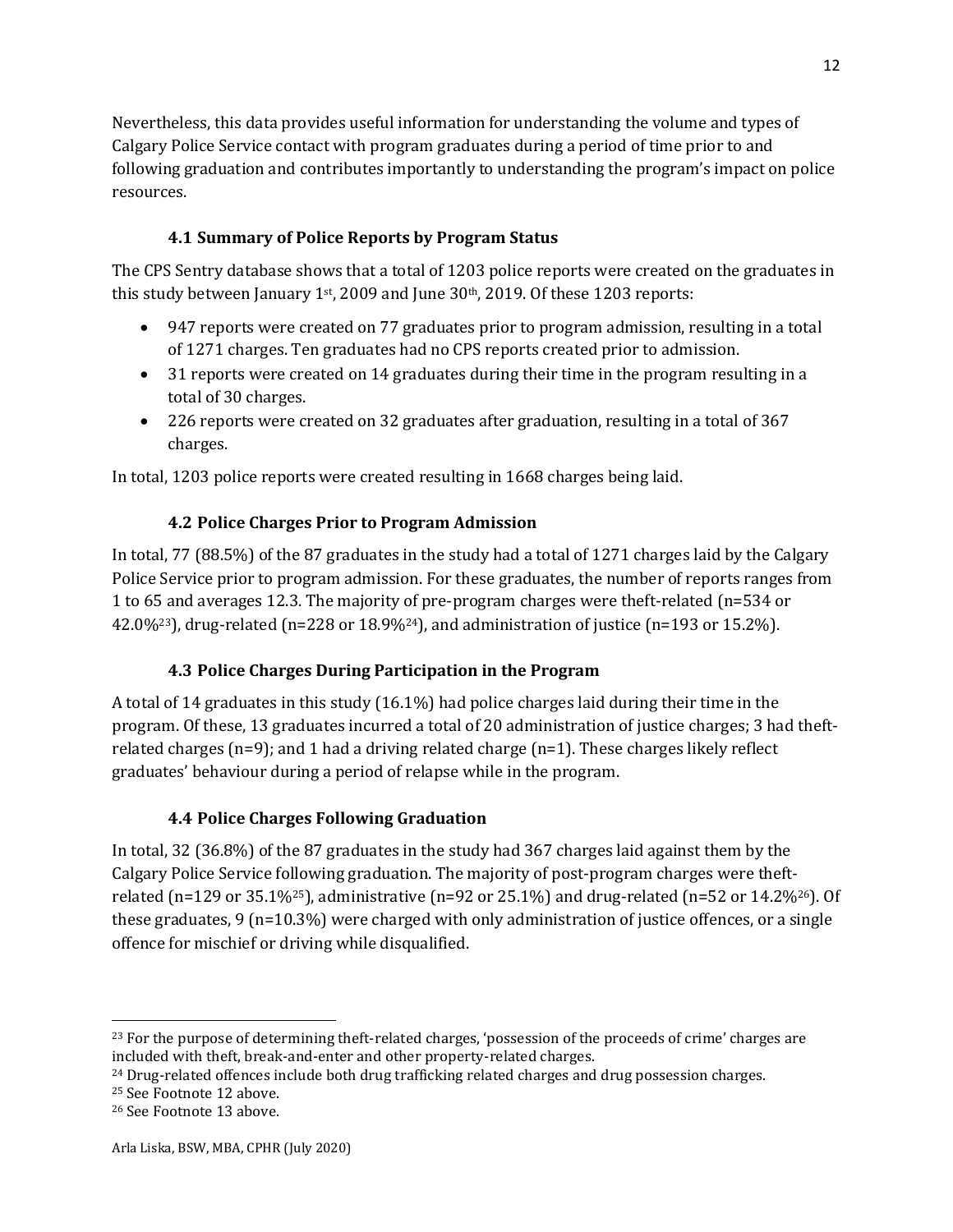Theft-related charges made up the majority of charges laid both prior to admission (42.0%) and following graduation (37.9%). Administration of justice charges made up a greater proportion of post-program charges (25.1%) than pre-program charges (18.9%).



\*Other includes Mischief and Prostitution charges.



\*Other includes Mischief, Obstruction, and Prostitution related charges.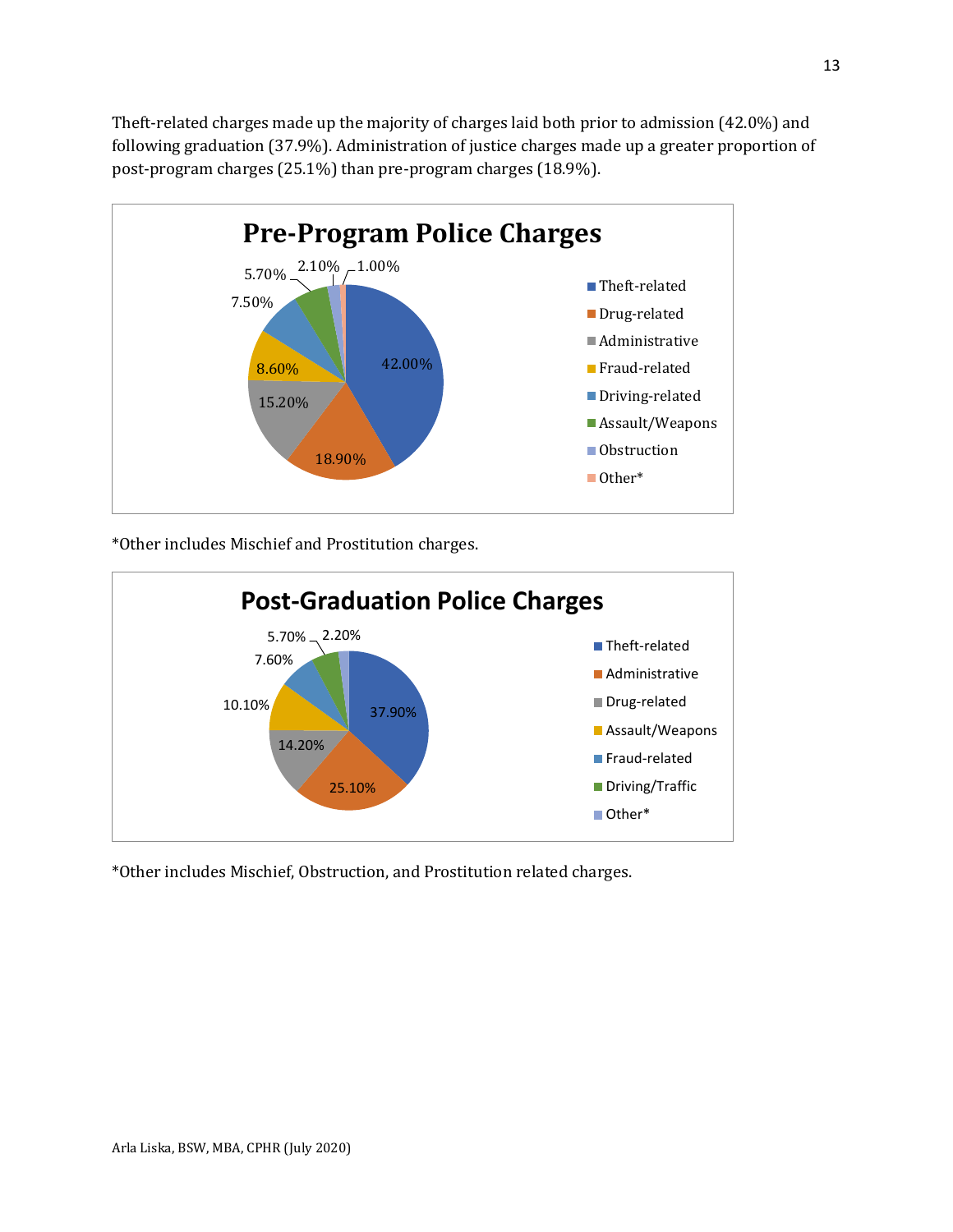#### **4.5 Comparison of Pre-Program and Post-Graduation Police Contact**

Of those for whom data on police reports is available for an equivalent period of time prior to and following the program (n=45 or 51.7%):

- 358 reports were created on 45 graduates prior to program involvement, resulting in 580 charges.
- 117 reports were created on 18 graduates following graduation, resulting in 175 charges.

Of those who had a police report created following graduation:

- $\bullet$  10 (22.2%) had 1 or 2 reports.
- The majority of the 175 charges (n=128) were laid against 4 graduates.

This data shows a 67.3% decrease in reports created by the Calgary Police Service and a 69.8% decrease in charges laid, during an average 2.3 years prior to and following participation in the program27.

#### **4.6 Time free from Convictions and Calgary Police Service Charges**

A review of post-graduation police charges shows that 5 graduates (5.7%) who did not have postgraduation convictions were charged with offences that may reflect post-graduation involvement in criminal activity. These 5 graduates incurred theft-related (n=9), drug trafficking related (n=4), fraud-related (n=1), and weapons-related charges (n=2). In total 26 graduates (29.9%) had substantive charges<sup>28</sup> after graduation, which represents a substantial decrease from 100% of graduates at admission.

Combined, the data on criminal convictions and charges following graduation demonstrates that 61 graduates (70.1%) were free from both substantive convictions and substantive charges laid by Calgary Police Service, during the average 3.84 years following graduation. Almost all of these graduates had an extensive criminal history prior to entering CDTC.

<sup>27</sup> The percentage decrease in Calgary Police Service reports and charges laid, is calculated by determining the period of time between graduation and the end of the data collection period (June 30, 2019) for each graduate, and comparing any reports and charges during that period with those incurred during the same period of time prior to program admission.

<sup>&</sup>lt;sup>28</sup> Graduates post-program charges are included in this data if their charges included theft-related, drugrelated, or fraud-related charges, but not if they included only administration of justice charges, or single charges for offences that do not indicate a return to substantive criminal activity (i.e. driving while disqualified, mischief).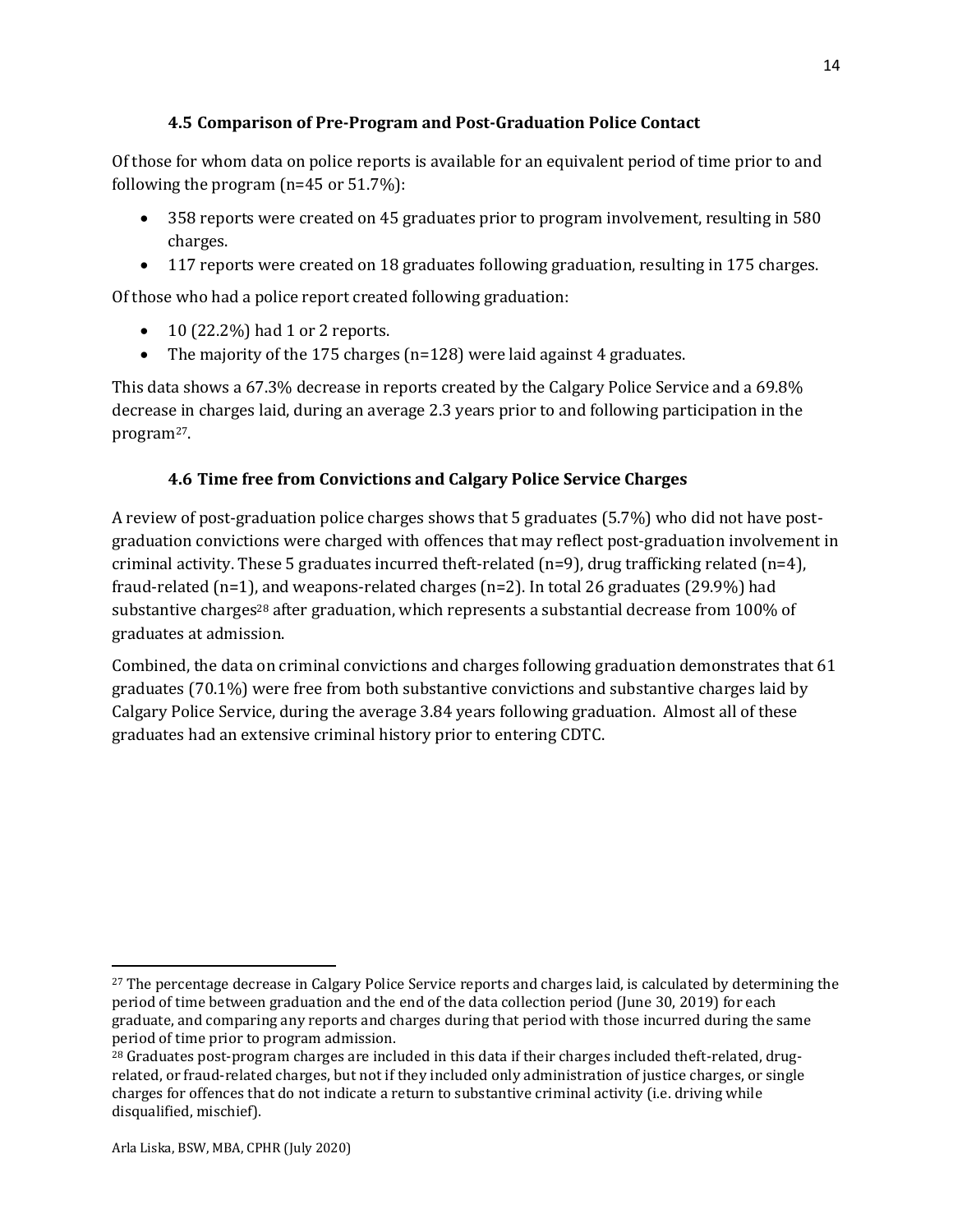## **5.0 Limitations to the Study**

There are some limitations to this study:

- Comparison of convictions and charges prior to admission and following graduation are complicated by factors including changes in policing practices over time, changes in sentencing practices over time, and gaps in criminal activity resulting from periods of time incarcerated. This study does not include data analysis of periods of time graduates were incarcerated either prior to admission or following graduation.
- Data on charges includes only charges laid by the Calgary Police Service. A number of graduates in the study incurred charges in other municipalities prior to program admission, and some may have incurred charges in other municipalities following graduation. These charges are not included in this study.
- This study does not include a control group or comparative data on outcomes for offenders who did not participate in the Calgary Drug Treatment Court and received incarceration alone. The program hopes to benefit from access to such comparative data in the future.

## **6.0 Summary**

Overall, this study shows a substantial decrease in convictions for graduates of the Calgary Drug Treatment Court as well as a substantial decrease in graduates' contact with the Calgary Police Service following graduation.

Comparison of convictions during equivalent time periods prior to program admission and following graduation shows a decrease of 76.1% at an average 3.84 years following graduation. A similar pre-post comparison of contact with the Calgary Police Service during equivalent time periods (average 2.3 years) prior to admission and following graduation shows a 67.3% decrease in police reports. Police charges laid as a result of the police contacts during the same pre and post time period shows a 69.8% decrease in charges laid for this graduate group.

A review of the timing of post-program convictions shows that 96% of graduates had no convictions at the end of 1 year following graduation, and nearly 70% of those who graduated between 3 and 4 years prior to the study end date (n=50) had no new convictions.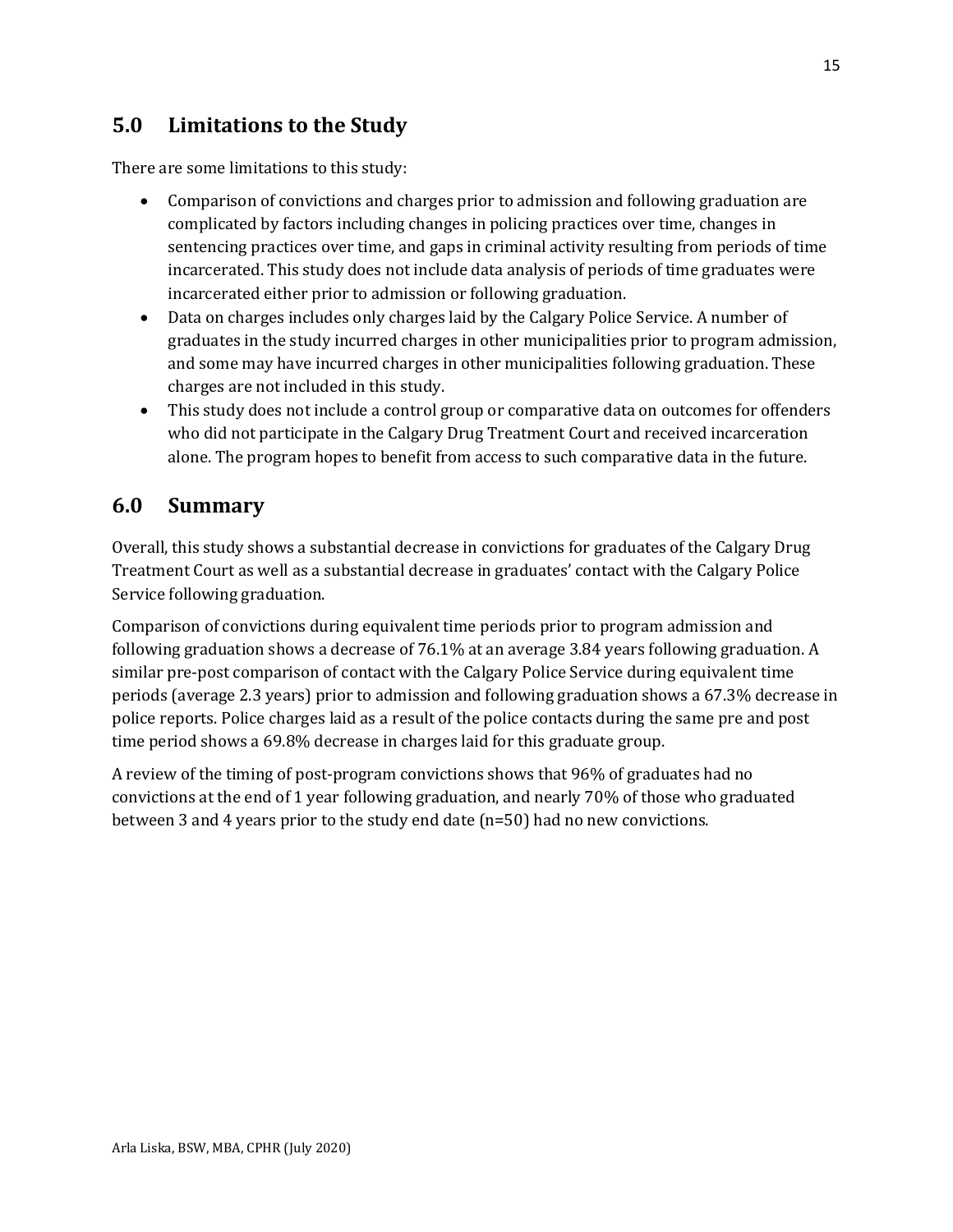# **Appendix A Cost Savings and Cost Avoidance Analysis**

#### **Savings in the Cost of Stolen Goods**

Data and Assumptions:

- Average cost to purchase drugs prior to admission =  $$1,940$  per week.<sup>29</sup>
- Applying the estimated  $1/5<sup>th</sup>$  street value of stolen goods, the value of stolen goods required to purchase \$1,940 in drugs per week is \$9,700.
- Of current program graduates, 60 committed property crimes as a primary means of obtaining money for drugs.<sup>30</sup>

*60 graduates x \$9,700/week = \$582,000 x 52 weeks/year = \$30,264,000/year*

Applying a reduction of 30% to account for other factors (i.e. income from other sources being used to purchase drugs, factors other than the Calgary Drug Treatment Court Program impacting graduates' success) the cost savings per year are estimated at \$21,184,800. Applying a further reduction in subsequent years (Year  $2 = 4\%$ ; Year  $3 = 10\%$ ; Year  $4 = 12\%$ ) to account for the drop off rate (rate at which graduates incurred new convictions following graduation, as shown in this study) the estimated cost savings resulting from the reduction in stolen goods for 60 graduates of the Calgary Drug Treatment Court is as follows:

| <b>Year 1 Savings</b> | <b>Year 2 Savings</b> | <b>Year 3 Savings</b> | <b>Year 4 Savings</b> | <b>Total Savings over 4 Years</b> |
|-----------------------|-----------------------|-----------------------|-----------------------|-----------------------------------|
| \$21,184,800          | \$20,337,408          | \$18,303,667          | \$16,107,227          | \$75,933,102                      |

#### **Avoidance of Incarceration Costs**

Data and Assumptions:

- On average, participants are facing just over 2 years' in custody on the charges they plead guilty to at admission to Calgary Drug Treatment Court.
- Half of the custodial sentence would have been served had they not graduated from CDTC.
- Once credit is applied for pre-trial custody, 50% would have served their custodial sentence in provincial jail.
- The average cost of incarceration in provincial jail in Alberta is  $$51,830/year<sup>31</sup>$
- The average cost of incarceration in federal prison is  $$120,571/year.<sup>32</sup>$

*44 graduates (facing provincial custody) x \$51,830/year x 1 year = \$2,280,520 43 graduates (facing federal custody) x \$120,571/year x 1 year = \$5,184,553 Total Costs Avoided = \$7,465,073* 

To date, CDTC has avoided \$7,465,073 in the cost of incarceration alone for the 1 year of time in custody (average) that graduates did not serve because of successfully completing the program.

<sup>29</sup> Calgary Drug Treatment Court Society. Program Evaluation. (2020).

<sup>30</sup> Calgary Drug Treatment Court Society. SPSS Program Data. (2010-2019).

<sup>31</sup> Frechette, Jean-Denis. (2018). Update on Costs of Incarceration. Office of the Parliamentary Budget Officer. <sup>32</sup> Statistics Canada. (2017-18). As cited in the Office of the Correctional Investigator, 2018-2019 Annual Report[. https://www.oci-bec.gc.ca/cnt/rpt/pdf/annrpt/annrpt20182019-eng.pdf](https://www.oci-bec.gc.ca/cnt/rpt/pdf/annrpt/annrpt20182019-eng.pdf)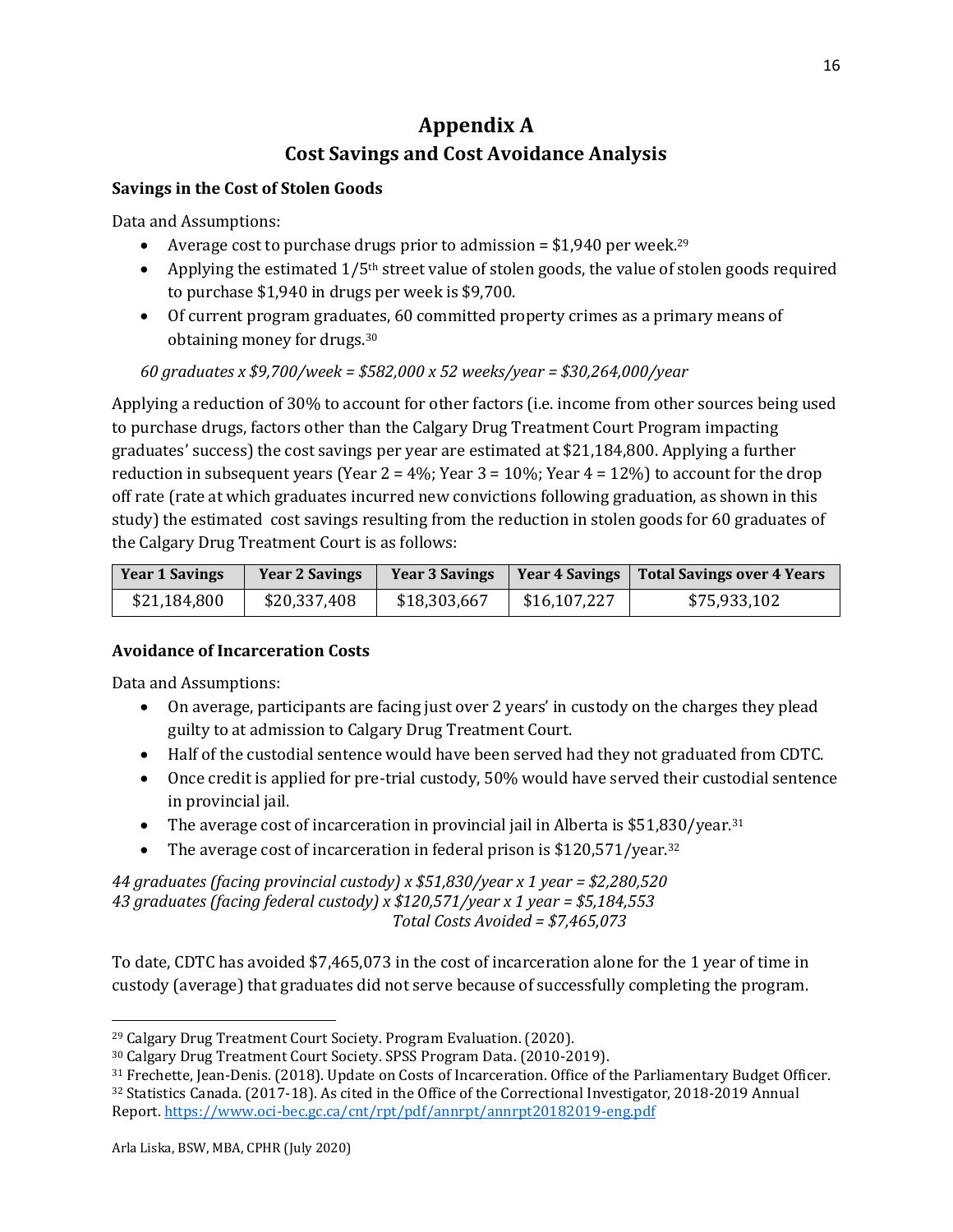#### **Avoidance of the Cost of Police Contacts**

Data and Assumptions:

- 241 (67.3%) fewer police reports<sup>33</sup> were created on 45 graduates included in the study following graduation, as compared with the number of reports created during the same period prior to admission.<sup>3435</sup>
- On average 3 police contacts are assumed to have occurred for each police report created.
- The average cost per police call out/contact is \$430.36

*241 reports x 3 police contacts = 723 x \$430 = \$310,890 (at an average 2.3 years post-graduation)<sup>37</sup>*

A reduction of 241 (67.3%) police reports following graduation results in over \$300,000 in cost avoidance of police services, over an average period of 2.3 years.

#### **Avoidance of Costs associated with the Warrant/Incarceration Cycle**

Data and Assumptions:

- 241 (67.3%) fewer police reports were created by the Calgary Police Service on 45 graduates included in the study following graduation, as compared with the number of reports created during the same period prior to admission.<sup>3839</sup>
- The cost associated with the Warrant/Incarceration Cycle including police response, laying a charge, failure to appear, warrant, arrest, incarceration, and court appearance is \$1,668.15.<sup>40</sup>
- In  $3/4$  cases where police make an arrest, the full Warrant/Incarceration Cycle occurs.<sup>41</sup>

*Reduction of 181 warrant/incarceration cycles (241 CPS reports x .75) = 181 x \$1,668.15 = \$301,935.* 

Assuming one failure-to-appear occurs in 75% of cases, analysis of the cost of the full warrant/ incarceration cycle, suggests cost avoidance in justice and law enforcement services of over \$300,000 for 45 graduates over an average period of 2.3 years.

<sup>&</sup>lt;sup>33</sup> Police reports include report dates and whether the subject of the report was a suspect, accused, offender, charged, not charged, and/or arrested, but not if they were a witness, victim, or property owner.

<sup>34</sup> Calgary Police Service Sentry database. CDTC Graduate List Offending Data. January 1/09 to June 30/19. <sup>35</sup> The decrease in police reports is calculated by determining the period of time between graduation and the end of the data collection period (June 30, 2019) for each graduate, and comparing any police reports during that period with police reports created during the same period of time prior to program admission. Information on police reports is included for the period starting January 1st, 2009, which allows for comparative pre and post data on 45 of the graduates in the study.

<sup>36</sup> Weikart, Kalagnanum and Findley. (2013). Financial Proxies for Social Return on Investment Analyses in Saskatchewan. University of Saskatchewan.

<sup>&</sup>lt;sup>37</sup> This calculation shows the cost avoidance associated with fewer police contacts for 45 of the graduates in the study. For these graduates, the average period of time within which the police contacts occurred was 2.3 years prior to admission and 2.3 years following graduation*.* 

<sup>38</sup> See footnote 25 above.

<sup>39</sup> See footnote 26 above.

<sup>40</sup> Cost analysis of the Warrant-Incarceration Cycle (Calgary Police Service, 2020), shows a total cost of \$1,688.15 for the services required to implement the Warrant-Incarceration Cycle.

<sup>41</sup> This assumption is based on criminal record data which shows that graduates had a combined total of 825 fail to appear convictions and were convicted on a combined total of 1,004 sets of charges, suggesting that the warrant-incarceration cycle applied in approximately 75% of these cases.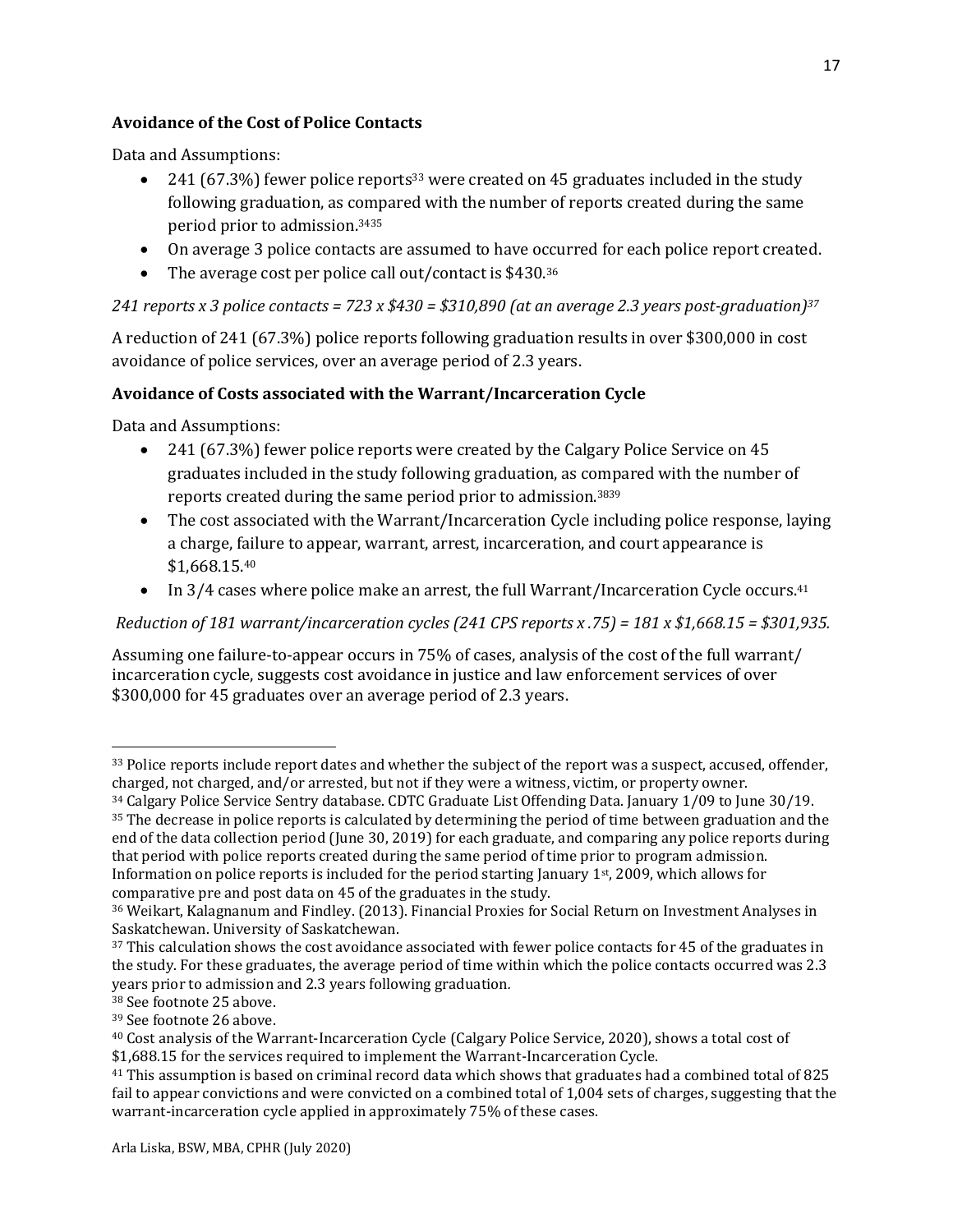## **APPENDIX B**

## **List of Criminal Code Convictions of CDTC Participants by Category**

All criminal code convictions incurred by graduates in the sample are included in the chart below. Criminal code offences are grouped into 10 categories.

| <b>Category of</b> | <b>Criminal Code and Offense</b>                                                                                                         |
|--------------------|------------------------------------------------------------------------------------------------------------------------------------------|
| <b>Offense</b>     |                                                                                                                                          |
| Drug-related       | *FD Act 41(1) - Possession of a restricted drug<br>$\bullet$                                                                             |
|                    | *FD Act 48(2) - Possession of drugs for the purpose of trafficking<br>$\bullet$                                                          |
|                    | *NC Act Sec 3(1) - Possession of a narcotic<br>$\bullet$                                                                                 |
|                    | *NC Act Sec 4(1) - Trafficking in a narcotic                                                                                             |
|                    | * NC Act 19.1(1)(A) – Possession of the Proceeds of Crime<br>$\bullet$                                                                   |
|                    | *NC Act 423(1)(D) - Conspiracy to Traffic in Restricted Drug<br>$\bullet$                                                                |
|                    | CDSA Sec 4(1) - Possession of a schedule II substance<br>٠                                                                               |
|                    | CDSA Sec 4(2) - Possession of a schedule II substance for the purpose of<br>$\bullet$                                                    |
|                    | trafficking                                                                                                                              |
|                    | CDSA Sec 5(1) - Trafficking in a Schedule 1 Substance<br>$\bullet$                                                                       |
|                    | CDSA Sec 5(2) - Possession of a schedule I substance for the purpose of<br>$\bullet$                                                     |
|                    | trafficking                                                                                                                              |
| Theft-related:     | *294(a) CC - Theft over \$200/\$1,000<br>$\bullet$                                                                                       |
|                    | *294(b) CC - Theft under \$200/\$1,000<br>$\bullet$                                                                                      |
|                    | *306 - Break, Enter and Theft<br>$\bullet$                                                                                               |
|                    | *313(A) - Possession of property obtained by crime over \$200<br>$\bullet$                                                               |
|                    | 326.1 (B) - Theft of telecommunication service<br>$\bullet$                                                                              |
|                    | 333.1 - Motor vehicle theft<br>$\bullet$                                                                                                 |
|                    | 334(A) CC - Theft over \$5,000<br>$\bullet$                                                                                              |
|                    | 334(B) CC - Theft under \$5,000<br>$\bullet$                                                                                             |
|                    | 344(b) CC - Robbery<br>$\bullet$                                                                                                         |
|                    | 348. (1) CC - Break and Enter with intent [Also 306(1)(a)]<br>$\bullet$                                                                  |
|                    | 348. (1)(b) CC - Break, Enter and Theft [Also 306(1)(b)]<br>٠                                                                            |
|                    | 348. (1)(b) - 430 CC - Break, Enter and Commit Mischief<br>$\bullet$                                                                     |
|                    | 348. $(1)(e)$ – Break and Enter – other than a dwelling house<br>$\bullet$                                                               |
|                    | 349(1) CC - Unlawfully in a dwelling house<br>$\bullet$                                                                                  |
|                    | 351(1) CC - Possession of Break and Enter Instruments<br>٠                                                                               |
|                    | 352. CC - Possession of Instruments for Breaking into Coin Devices<br>$\bullet$                                                          |
|                    | 355.2 CC - Trafficking in property obtained by crime<br>$\bullet$                                                                        |
|                    | 463(A) CC - Attempt to commit indictable offence                                                                                         |
|                    | 463-334(A) - Attempted robbery over \$5000                                                                                               |
| Possession of      | 463-344(B) - Attempted robbery under \$5000<br>$\bullet$                                                                                 |
|                    | 354.(1) CC - Possession of property obtained by crime<br>$\bullet$<br>355(A) CC - Possessions of property obtained by crime over \$5,000 |
| Proceeds of        | $\bullet$<br>355(B) CC - Possession of property obtained by crime under \$5,000                                                          |
| Crime:             |                                                                                                                                          |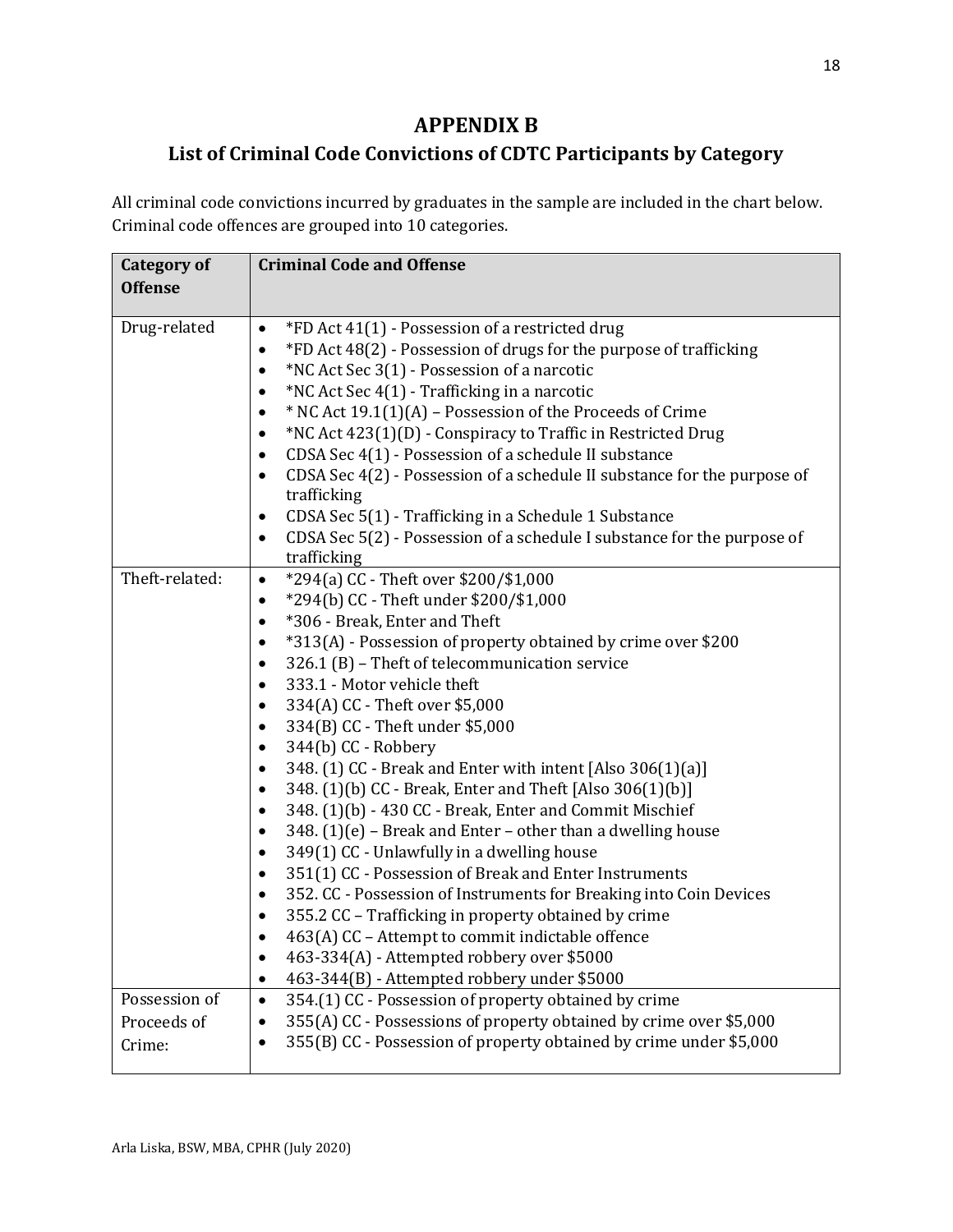| Fraud related:  | 56.1 - Illegally possessing/making stolen identification documents<br>$\bullet$ |
|-----------------|---------------------------------------------------------------------------------|
|                 | 130. $(1)(a)$ – Personating Peace Officer<br>$\bullet$                          |
| (Includes       |                                                                                 |
| Forgery,        | 209 - Cheating at Play<br>٠                                                     |
| Counterfeit)    | 326(1)(A) - Uttering Forged Document<br>٠                                       |
|                 | 335(1) Take motor vehicle without consent<br>٠                                  |
|                 | 342. (1) - Theft/Fraudulent Use of credit card<br>$\bullet$                     |
|                 | 342.1 (1) - Unauthorized use of computer<br>$\bullet$                           |
|                 | 342.3 - Unauthorized use of credit card data                                    |
|                 | 356. $(1)(a)$ – Theft from mail                                                 |
|                 | $362(1)(A)$ – False Pretences<br>٠                                              |
|                 | 362(2) - False Pretences                                                        |
|                 | 364(1) - Fraudulently obtaining food, beverage, or accommodation                |
|                 | 368 - Uttering forged document                                                  |
|                 | 368. $(1)(a)$ – Use of forged document                                          |
|                 | 369(b) - Possession of instruments to be used to commit forgery                 |
|                 | 380(1)(a) - Fraud over \$5,000                                                  |
|                 | 380(1)(b) - Fraud under \$5,000                                                 |
|                 | 380(1)(B) - Attempted Fraud under \$5000<br>٠                                   |
|                 | 393. (3) - Fraudulently obtaining transportation<br>$\bullet$                   |
|                 | 402.2 (1) - Identity theft                                                      |
|                 | 403. $(1)(a)$ - Personation with intent                                         |
|                 | 450(b) - possession of counterfeit money<br>٠                                   |
|                 | 452 - Uttering Counterfeit Money<br>٠                                           |
|                 |                                                                                 |
|                 |                                                                                 |
|                 | 458 (d) - possession of counterfeiting instruments                              |
|                 | 463-380 - Attempted fraud                                                       |
| Administrative: | *26 Youth Offenders Act - Fail to comply with disposition<br>$\bullet$          |
|                 | *133(1) - Escape lawful custody<br>٠                                            |
|                 | *133 (2) CC - Failure to Comply with Probation Order<br>$\bullet$               |
|                 | *133(3)(B) - Failure to comply with recognizance                                |
|                 | *133(5) – Failure to appear<br>$\bullet$                                        |
|                 | *137 - Youth Justice Act - Fail to comply with sentence or disposition          |
|                 | 145(1) - Unlawfully at Large<br>٠                                               |
|                 | 145(1)(A) - Escape lawful custody                                               |
|                 | 145(5.1) - Failure to comply with conditions of undertaking given by            |
|                 | officer                                                                         |
|                 | 145(2) - Failure to attend court                                                |
|                 | 145(3) - Failure to comply with recognizance                                    |
|                 | 145(4) and (5) - Failure to appear<br>٠                                         |
|                 | 156(3) Failure to comply with recognizance                                      |
|                 | 666(1) Failure to comply with Probation Order                                   |
|                 | 733.1 (1) - Failure to comply with probation order                              |
|                 | 742.6 - Breach of conditional sentence order<br>$\bullet$                       |
|                 | 811 - Breach of recognizance                                                    |
| Prostitution-   | 213. (1) - Engaging in Prostitution<br>$\bullet$                                |
| related:        | 213. $(1)(c)$ - Communication for the purpose of prostitution                   |